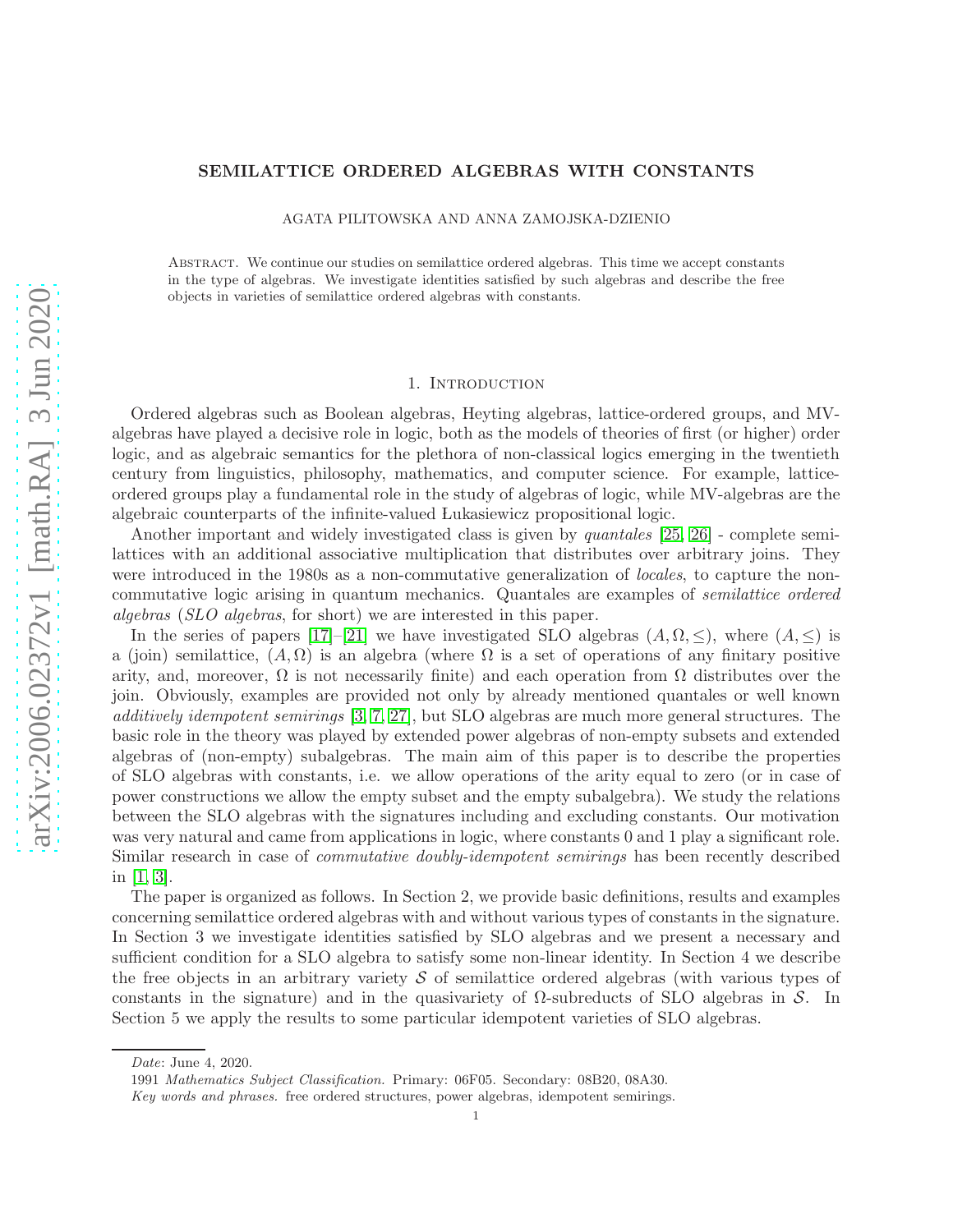#### 2. SLO algebras

Let U be the variety of all algebras  $(A, \Omega)$  of a (fixed) finitary type  $\tau : \Omega \to \mathbb{N}^+$  and let  $\mathcal{V} \subseteq \mathcal{U}$  be a subvariety of  $\ddot{\Omega}$ . In [\[20\]](#page-13-7) we introduced the following definition of a semilattice ordered algebra.

<span id="page-1-0"></span>**Definition 2.1.** An algebra  $(A, \Omega, +)$  is called a *semilattice ordered V-algebra* (or briefly semilattice ordered algebra) if  $(A, \Omega)$  belongs to a variety  $\mathcal{V}, (A,+)$  is a (join) semilattice (with semilattice order  $\leq$ , i.e.  $x \leq y \Leftrightarrow x + y = y$ , and the operations from the set  $\Omega$  distribute over the operation +, i.e. for each *n*-ary operation  $\omega \in \Omega$ , and  $x_1, \ldots, x_i, y_i, \ldots, x_n \in A$ 

$$
\omega(x_1,\ldots,x_i+y_i,\ldots,x_n) =
$$
  

$$
\omega(x_1,\ldots,x_i,\ldots,x_n) + \omega(x_1,\ldots,y_i,\ldots,x_n),
$$

for any  $1 \leq i \leq n$ .

Definition [2.1](#page-1-0) can be also formulated for semilattice ordered algebras with constants. Such constants may be of two types. The first ones may be some special elements in the semilattice  $(A, +)$  and the second ones may refer to the algebra  $(A, \Omega) \in \mathcal{V}$ . In particular, we can consider semilattice algebras with neutral element with respect to the operation  $+$  or with unit elements with respect to operations in  $\Omega$ .

**Definition 2.2.** An algebra  $(A, \Omega, +, 0)$  is called a 0-semilattice ordered V-algebra if  $(A, \Omega, +)$ is a semilattice ordered  $\mathcal V$ -algebra,  $(A, +, 0)$  is the semilattice with the least element 0 and for each  $\omega \in \Omega$  and  $x_1, \ldots, x_i, \ldots, x_n \in A$ 

$$
\omega(x_1,\ldots,x_i,\ldots,x_n)=0
$$

whenever there is  $1 \leq i \leq n$  such that  $x_i = 0$ .

**Definition 2.3.** Let A be a non-empty set. An element  $\alpha \in A$  is called a *unit for an*  $0 \neq n$ -*ary* **operation**  $\omega: A^n \to A$ , if for every  $x \in A$ 

$$
\omega(x, \alpha, \ldots, \alpha) = \omega(\alpha, x, \alpha, \ldots, \alpha) = \ldots = \omega(\alpha, \ldots, \alpha, x) = x.
$$

We say that  $\alpha$  is a *unit for an algebra*  $(A, \Omega)$ , if it is a unit for each operation  $\omega \in \Omega$ .

**Remark 2.4.** Let  $(A, \Omega)$  be an algebra. Denote by  $\mathcal{E}$  the set of all units for  $(A, \Omega)$ . If there is a binary operation in  $\Omega$  then  $|\mathcal{E}| \leq 1$ , but in general  $0 \leq |\mathcal{E}| \leq |A|$ . In this paper we assume that whenever a unit exists it is unique, i.e. we consider algebras  $(A, \Omega, \alpha)$  of a (fixed) finitary type  $\tau : \Omega \cup \{\alpha\} \to \mathbb{N}$  with the unit  $\alpha \in \mathcal{E}$ . We denote this unique unit by 1.

Let  $\mathcal{U}_1$  be the variety of all algebras  $(A, \Omega, 1)$  of a (fixed) finitary type  $\tau : \Omega \cup \{1\} \to \mathbb{N}$  with the unit 1 and such that  $(A, \Omega) \in \mathcal{O}$  and let  $\mathcal{V}_1 \subseteq \mathcal{O}_1$  be a subvariety of  $\mathcal{O}_1$ .

Definition 2.5. An algebra  $(A, \Omega, +, 1)$  is a semilattice ordered  $\mathcal{V}_1$ -algebra with a unit 1 if  $(A, \Omega, +)$  is a semilattice ordered V-algebra and 1 is a unit for  $(A, \Omega)$ .

Note that we do not assume that 1 is the greatest element in the semilattice  $(A, +)$ .

Definition 2.6. An algebra  $(A, \Omega, +, 0, 1)$  is a 0-semilattice ordered  $\mathcal{V}_1$ -algebra with a unit if  $(A, \Omega, +, 0)$  is a 0-semilattice ordered V-algebra and 1 is a unit for  $(A, \Omega)$ .

As a direct consequence of distributivity we immediately obtain that in a semilattice ordered algebra  $(A, \Omega, +)$  for each *n*-ary operation  $\omega \in \Omega$  and  $x_{ij} \in A$  for  $1 \le i \le n, 1 \le j \le r$  we have

(1) 
$$
\omega(x_{11},...,x_{n1}) + ... + \omega(x_{1r},...,x_{nr}) \leq \omega(x_{11} + ... + x_{1r},...,x_{n1} + ... + x_{nr}).
$$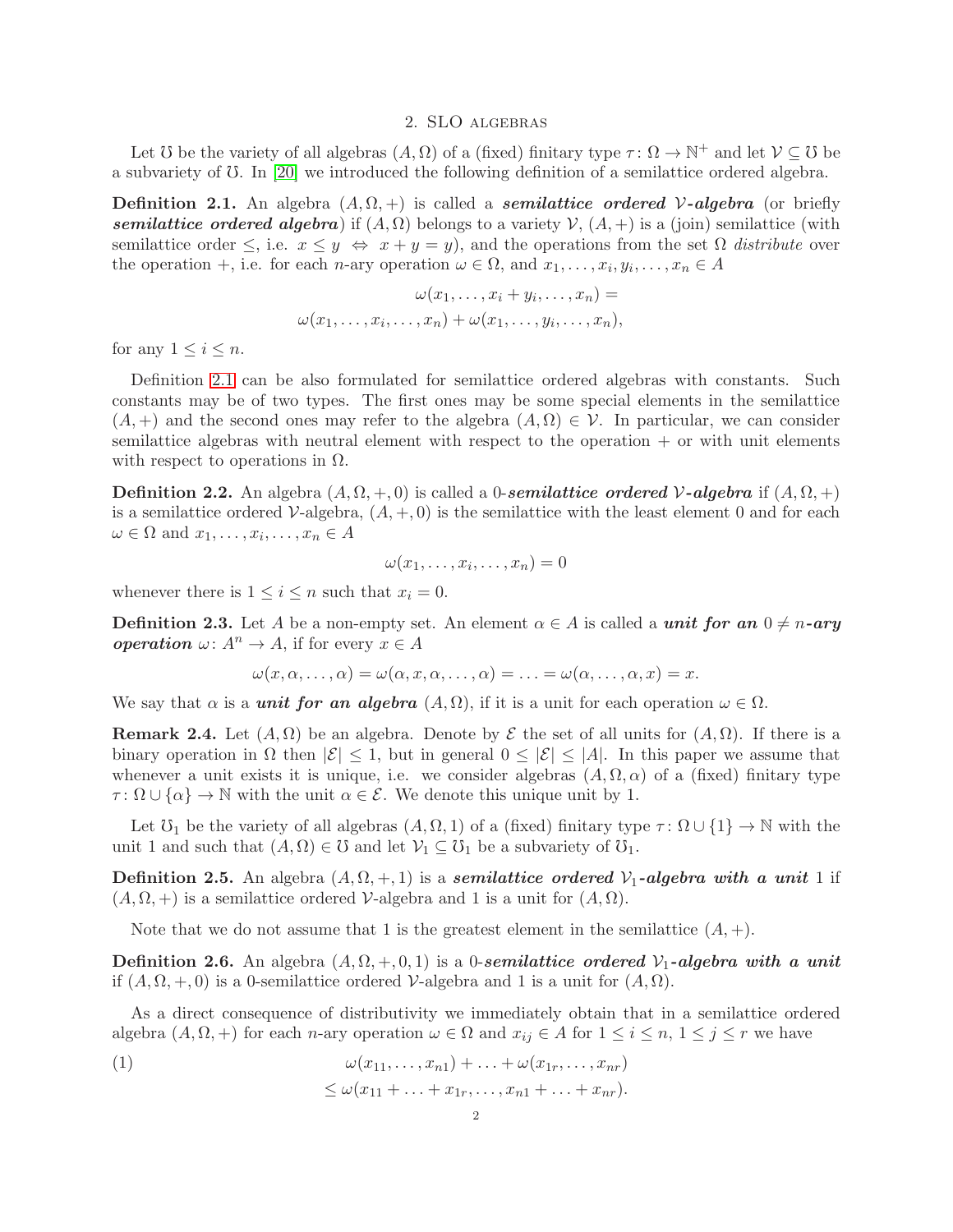It is also easy to notice that in semilattice ordered algebras all  $\Omega$ -operations are monotone with respect to the semilattice order  $\leq$ : if  $x_i \leq y_i \in A$  for each  $1 \leq i \leq n$ , then

(2) 
$$
\omega(x_1,\ldots,x_n)\leq \omega(y_1,\ldots,y_n).
$$

This means that such algebras form a subclass of a class of ordered algebras in the sense of [\[4\]](#page-13-8) (see also [\[5\]](#page-13-9) and [\[2\]](#page-12-1)). Basic examples are given by additively idempotent semirings, distributive lattices, semilattice ordered semigroups [\[6\]](#page-13-10), semilattice ordered idempotent, entropic algebras (modals) [\[17\]](#page-13-2), extended power algebras [\[20\]](#page-13-7) or semilattice modes [\[13\]](#page-13-11).

We start with providing a few natural examples of semilattice ordered algebras.

**Example 2.7. Semilattice ordered semigroups.** An algebra  $(A, \cdot, +)$ , where  $(A, \cdot)$  is a semigroup,  $(A,+)$  is a semilattice and for any  $a, b, c \in A$ ,  $a \cdot (b+c) = a \cdot b + a \cdot c$  and  $(a+b) \cdot c = a \cdot c + b \cdot c$  is a semilattice ordered semigroup. In particular, semirings with an idempotent additive reduct  $([27], [16])$  $([27], [16])$  $([27], [16])$  $([27], [16])$  $([27], [16])$ , dissemilattices (called also *-distributive bisemilattices* in [\[15\]](#page-13-13)) - algebras  $(M, \cdot, +)$ with two semilattice structures  $(M, \cdot)$  and  $(M, +)$  in which the operation  $\cdot$  distributes over the operation  $+$ , and distributive lattices are semilattice ordered  $S\mathcal{G}$ -algebras, where  $S\mathcal{G}$  denotes the variety of all semigroups.

Another important class here is given by **quantales** [\[25,](#page-13-0) [26\]](#page-13-1), i.e. semilattice ordered semigroups  $(A, \cdot, +)$ , where  $(A, +)$  is a *complete* semilattice and the operation  $\cdot$  distributes over arbitrary joins.

**Example 2.8. Extended power algebras of algebras.**[\[20\]](#page-13-7) For a given set A denote by  $\mathcal{P}A$  the family of all subsets of A and by  $P_{>0}A$  the family of all non-empty subsets of A. For any  $0 \neq n$ -ary operation  $\omega: A^n \to A$  we define **the complex operation**  $\omega: (\mathcal{P}A)^n \to \mathcal{P}A$  in the following way:

(3) 
$$
\omega(A_1,\ldots,A_n):=\{\omega(a_1,\ldots,a_n)\mid a_i\in A_i\},\
$$

where  $\emptyset \neq A_1, \ldots, A_n \subseteq A$  and

<span id="page-2-0"></span>
$$
\omega(A_1,\ldots,A_n):=\emptyset,
$$

if there is  $A_i = \emptyset$  for some  $1 \leq i \leq n$ .

The set PA also carries a join semilattice structure under the set-theoretical union ∪. In [\[11\]](#page-13-14) B. J´onsson and A. Tarski proved that complex operations distribute over the union ∪. Hence, for any algebra  $(A, \Omega) \in \mathcal{O}$ , the *extended power algebra*  $(\mathcal{P}_{>0}A, \Omega, \cup)$  is a semilattice ordered  $\mathcal{O}_{\geq}$ -algebra and the  $\emptyset$ -extended power algebra  $(\mathcal{P}A, \Omega, \cup, \emptyset)$  is a 0-semilattice ordered  $\emptyset$ -algebra.

Notice that the algebra  $(\mathcal{P}^{<\omega}A,\Omega,\cup,\emptyset)$   $[(\mathcal{P}^{<\omega}_{>0}A,\Omega,\cup),$  respectively] of all finite (non-empty) subsets of A is a subalgebra of  $(\mathcal{P}A,\Omega,\cup,\emptyset)$   $[(\mathcal{P}_{>0}A,\Omega,\cup)$ , respectively]. Moreover the power algebra of all subsets of A can also be viewed as the Boolean algebra  $(\mathcal{P}A, \cup, \cap, -, A, \emptyset, \Omega)$  with *operators*  $Ω$ . This concept was introduced and studied by B. Jónsson and A. Tarski [\[11,](#page-13-14) [12\]](#page-13-15).

Example 2.9. Extended power algebras of algebras with a unit. Let  $(A, \Omega, 1)$  be an algebra with the unit  $1 \in A$ . It is clear that for any non-empty subset  $X \subseteq A$  and n-ary operation  $\omega \in \Omega$ 

$$
\omega({1},\ldots,\underbrace{X}_{i},\ldots,{1}) = {\omega(1,\ldots,x_{i},\ldots,1) | x_{i} \in X} = {x_{i} | x_{i} \in X} = X.
$$

Then the algebra  $(\mathcal{P}_{>0}A, \Omega, \cup, \{1\})$  is a semilattice ordered algebra with the unit  $\{1\}$  and the algebra  $(\mathcal{P}A, \Omega, \cup, \emptyset, \{1\})$  is a 0-semilattice ordered algebra with the unit  $\{1\}$ .

For a semigroup  $(A, \cdot)$  [a monoid  $(A, \cdot, 1)$ , respectively] its  $\emptyset$ -extended power algebra  $(\mathcal{P}A, \cdot, \cup, \emptyset)$  $[\emptyset$ -extended power algebra with a unit  $(\mathcal{P}A, \cdot, \cup, \emptyset, \{1\})$ , respectively] is a basic example of a quantale [unital quantale, respectively].

An algebra  $(A, \Omega)$  is *idempotent* if each singleton is a subalgebra, i.e. for every *n*-ary operation  $\omega \in \Omega$  and  $x \in A$  the following is satisfied:

$$
\omega(x,\ldots,x)=x.
$$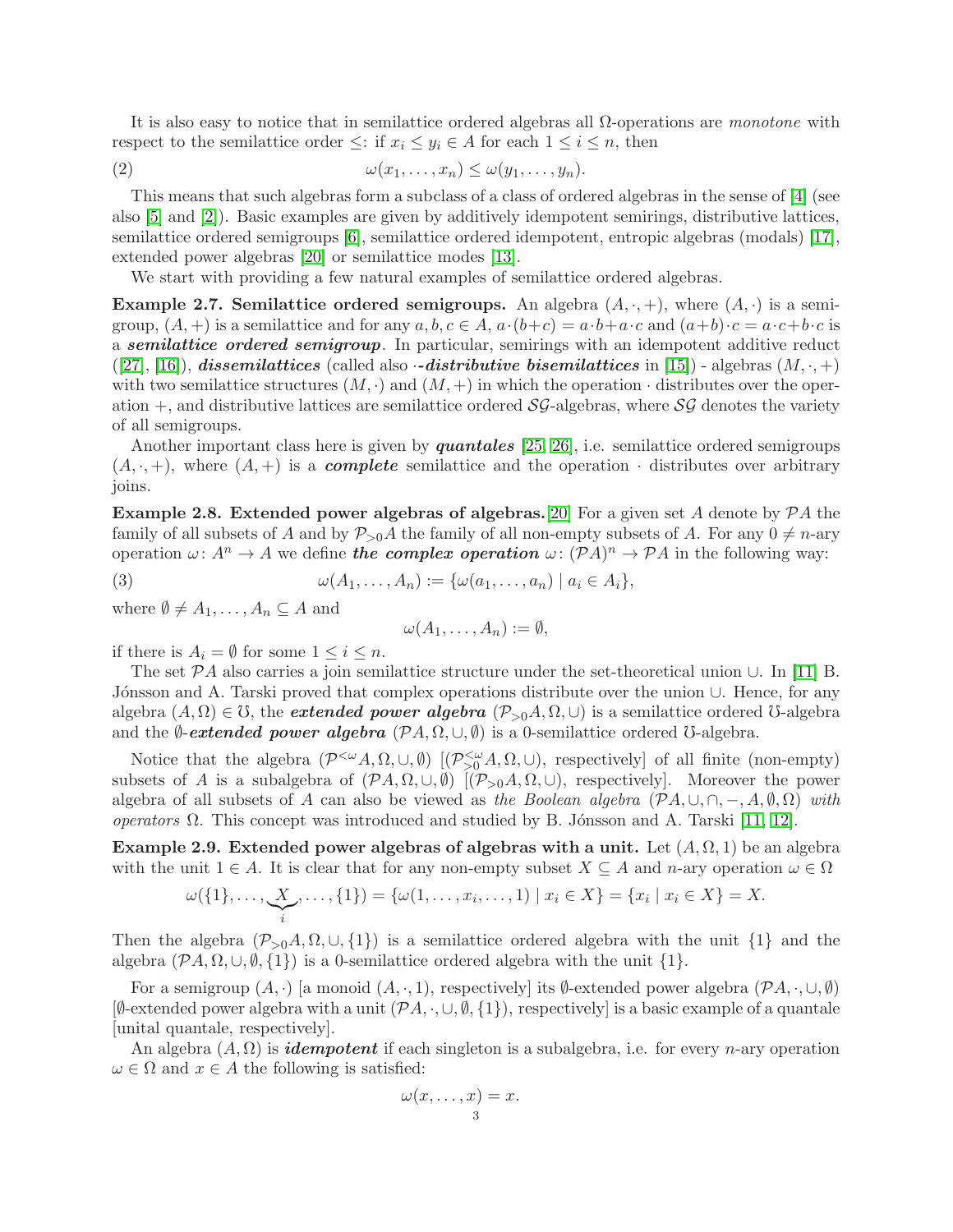A variety  $\mathcal V$  of algebras is called *idempotent* if every algebra in  $\mathcal V$  is idempotent.

An algebra  $(A, \Omega)$  is **entropic** if any two of its operations commute. This property may also be expressed by means of identities: for every  $m$ -ary  $\omega \in \Omega$  and  $n$ -ary  $\varphi \in \Omega$  operations and  $x_{11}, \ldots, x_{n1}, \ldots, x_{1m}, \ldots, x_{nm} \in A$ 

$$
\omega(\varphi(x_{11},\ldots,x_{n1}),\ldots,\varphi(x_{1m},\ldots,x_{nm})) =
$$

$$
\varphi(\omega(x_{11},\ldots,x_{1m}),\ldots,\omega(x_{n1},\ldots,x_{nm})).
$$

**Remark 2.10.** If there is a unit 1 in an entropic algebra  $(A, \Omega)$  then the algebra is *symmetric*, i.e. for every *n*-ary operation  $\omega \in \Omega$  and  $x_1, \ldots, x_n \in A$  the following identity holds:

$$
\omega(x_1,\ldots,x_n)=\omega(x_{\pi(1)},\ldots,x_{\pi(n)}),
$$

for each permutation  $\pi$  of the set  $\{1, \ldots, n\}$ .

Example 2.11. Modals. A modal  $(M, \Omega, +)$  is a semilattice ordered algebra in which the algebra  $(M, \Omega)$  is idempotent and entropic. Examples of modals include semilattice ordered semilattices (dissemilattices) and the algebra  $(\mathbb{R}, \underline{I}^0, \text{max})$  defined on the set of real numbers, where  $\underline{I}^0$  is the set of the binary operations:

$$
p: \mathbb{R} \times \mathbb{R} \to \mathbb{R}, (x, y) \mapsto (1 - p)x + py,
$$

for each  $p \in (0,1) \subset \mathbb{R}$ .

Idempotent and entropic algebras (called modes) and also modals were introduced and investigated in detail by A. Romanowska and J.D.H. Smith([\[22\]](#page-13-16)-[\[24\]](#page-13-17)). In particular, they showed that for a given idempotent and entropic algebra  $(M, \Omega)$ , the sets  $S_{>0}(M)$  of non-empty subalgebras and  $P_{>0}(M)$  of finitely generated non-empty subalgebras under the complex operations  $\omega \in \Omega$  and ordered by set-theoretic inclusion are modals. In case, we allow empty subalgebras, one obtains 0-semilattice ordered modes:  $(S(M), \Omega, \cup, \emptyset)$  and  $(P(M), \Omega, \cup, \emptyset)$ .

If a modal  $(M, \Omega, +)$  is entropic, then it is an example of a **semilattice mode**. Semilattice modes were described by K. Kearnes in [\[13\]](#page-13-11).

### 3. Identities in SLO algebras

As we will see in Section [4](#page-7-0) extended power algebras of algebras and their  $\Omega$ -reducts play a special role in the context of semilattice ordered algebras. Let us recall some fundamental results referring to such algebras.

Let  $V \subset U$  be a variety of algebras and let

$$
\mathcal{V}\Sigma := \text{HSP}(\{(\mathcal{P}A,\Omega) \mid (A,\Omega) \in \mathcal{V}\}), \text{ and}
$$

$$
\mathcal{V}\Sigma_{>0} := \text{HSP}(\{(\mathcal{P}_{>0}A,\Omega) \mid (A,\Omega) \in \mathcal{V}\}).
$$

Let us consider their subvarieties

$$
\mathcal{V}\Sigma^{\leq \omega} := \text{HSP}\left(\{(\mathcal{P}^{<\omega}A,\Omega) \mid (A,\Omega) \in \mathcal{V}\}\right), \text{ and}
$$

$$
\mathcal{V}\Sigma^{\leq \omega}_{>0} := \text{HSP}\left(\{(\mathcal{P}^{<\omega}_{>0}A,\Omega) \mid (A,\Omega) \in \mathcal{V}\}\right)
$$

of power algebras of finite subsets.

We call a term t of the language of a variety  $V$  linear, if every variable occurs in t at most once. An identity  $t \approx u$  is called *linear*, if both terms t and u are linear.

Note that the definition  $(3)$  of a complex operation extends to each linear derived operation t:

(4) 
$$
t(A_1, ..., A_n) := \{t(a_1, ..., a_n) \mid a_i \in A_i\}.
$$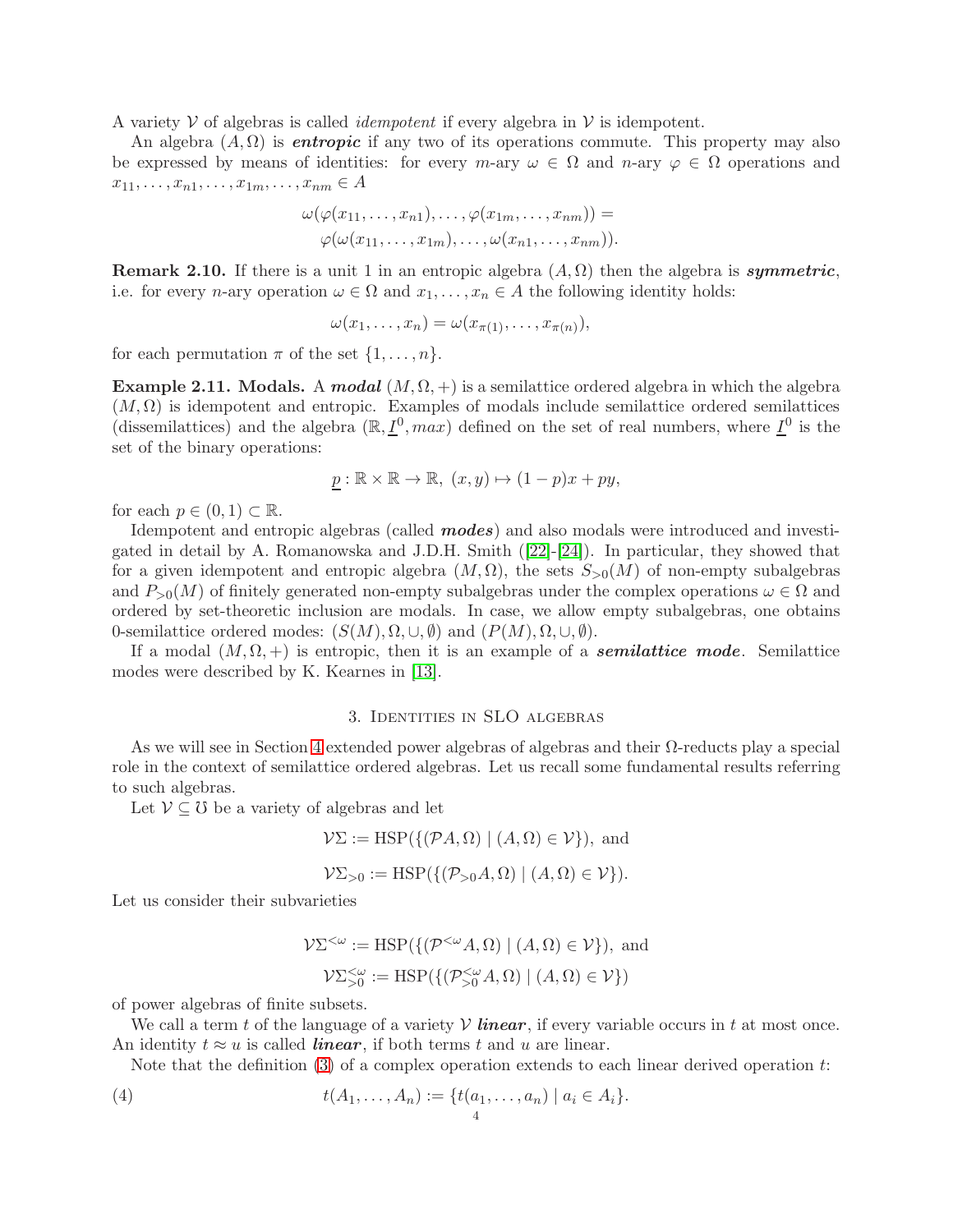Each non-linear term  $t$  can be obtained from a linear one  $t^*$  by identification of some variables. Let  $t^*(x_{11},...,x_{1k_1},...,x_{m1},...,x_{mk_m})$  be a linear term such that

$$
t(x_1,\ldots,x_m)=t^*(\underbrace{x_1,\ldots,x_1}_{k_1-times},\ldots,\underbrace{x_m,\ldots,x_m}_{k_m-times}).
$$

Then for any subsets  $A_1, \ldots, A_m$ 

$$
\{t(a_1,\ldots,a_m) \mid a_i \in A_i\} \subseteq t(A_1,\ldots,A_m) =
$$
  

$$
\{t^*(a_{11},\ldots,a_{1k_1},\ldots,a_{m1},\ldots,a_{mk_m}) \mid a_{ij} \in A_i\} =
$$
  

$$
t^*(\underbrace{A_1,\ldots,A_1}_{k_1-times},\ldots,\underbrace{A_m,\ldots,A_m}_{k_m-times}).
$$

G. Grätzer and H. Lakser proved in [\[8\]](#page-13-18) that for any subvariety  $\mathcal{V} \subseteq \mathcal{V}$  the following result holds.

<span id="page-4-2"></span>**Theorem 3.1.** [\[8,](#page-13-18) Theorem 1] Let V be a variety of algebras. The variety  $V\Sigma_{>0}$  satisfies precisely those identities resulting through identification of variables from the linear identities true in  $\mathcal V$ .

<span id="page-4-3"></span>**Corollary 3.2.** [\[19\]](#page-13-19) Let V be a variety of algebras. The varieties  $\mathcal{V}\Sigma_{>0}$  and  $\mathcal{V}\Sigma_{>0}^{\leq \omega}$  coincide.

An identity  $t \approx u$  is called regular, if the set of variable symbols occurring in t equals the set of variable symbols occurring in  $u$ . The following results are analogs of above ones formulated for varieties of power algebras including the empty set.

**Theorem 3.3.** [\[8,](#page-13-18) Theorem 2] Let V be a variety of algebras. The variety  $V\Sigma$  satisfies precisely those regular identities resulting through identification of variables from the linear identities true in  $\mathcal{V}.$ 

**Corollary 3.4.** Let V be a variety of algebras. The varieties  $V\Sigma$  and  $V\Sigma^{\langle\omega\rangle}$  coincide.

<span id="page-4-1"></span>**Corollary 3.5.** [\[8,](#page-13-18) Corollary 2], [\[21,](#page-13-3) Theorem 4.6] Let V be a variety of algebras. Then  $V = V\Sigma_{>0}^{< \omega}$ if and only if V is defined by a set of linear identities, and  $V = V\Sigma^{\langle \omega \rangle}$  if and only if V is defined by a set of linear regular identities.

Let  $(A, \Gamma)$  be an algebra of a given type  $\tau : \Gamma \to \mathbb{N}$ . Denote by  $\mathfrak{B} \Gamma$  a set of derived (or term) operations of Γ and let  $\Omega \subseteq \mathfrak{B} \Gamma$ . An algebra  $(A, \Omega)$  is said to be a *reduct* ( $\Omega$ -reduct) of the algebra  $(A, \Gamma)$ . A subalgebra of a reduct of  $(A, \Gamma)$  is called a *subreduct*.

Let  $(A, \Omega, +)$  be a semilattice ordered algebra generated by a set  $X \subseteq A$ . Denote by  $(\langle X \rangle_{\Omega}, \Omega)$ the subalgebra of the  $\Omega$ -reduct  $(A, \Omega)$  generated by the set X. The algebra  $(\langle X \rangle_{\Omega}, \Omega)$  contains all elements from  $(A, \Omega, +)$  obtained as results of *derived* (or term) operations from  $\Omega$  on the set X. We will call it the full  $\Omega$ -algebra subreduct (of a semilattice ordered algebra  $(A, \Omega, +)$ ) relative to X.

An element  $r \in A$  is said to be in *disjunctive form* if it is a join of a finite number of elements from their full  $\Omega$ -subreduct  $\langle X \rangle_{\Omega}$ .

The following theorem shows that each element in a semilattice ordered algebra may be expressed in such form.

<span id="page-4-0"></span>**Lemma 3.6.** (Disjunctive Form Lemma). Let  $(A, \Omega, +)$  be a semilattice ordered algebra generated by a set  $X \subseteq A$ . For each  $r \in A$ , there exist  $r_1, \ldots, r_p \in \langle X \rangle_{\Omega}$  such that

$$
r = r_1 + \ldots + r_p.
$$

*Proof.* The proof goes by induction on the minimal number  $m$  of occurrences of the semilattice operation  $+$  in the expression of r as a semilattice ordered algebra word in the alphabet X.

Consider  $r = r_1$  with  $r_1 \in \langle X \rangle_{\Omega}$ . Hence, the result holds for  $m = 0$ .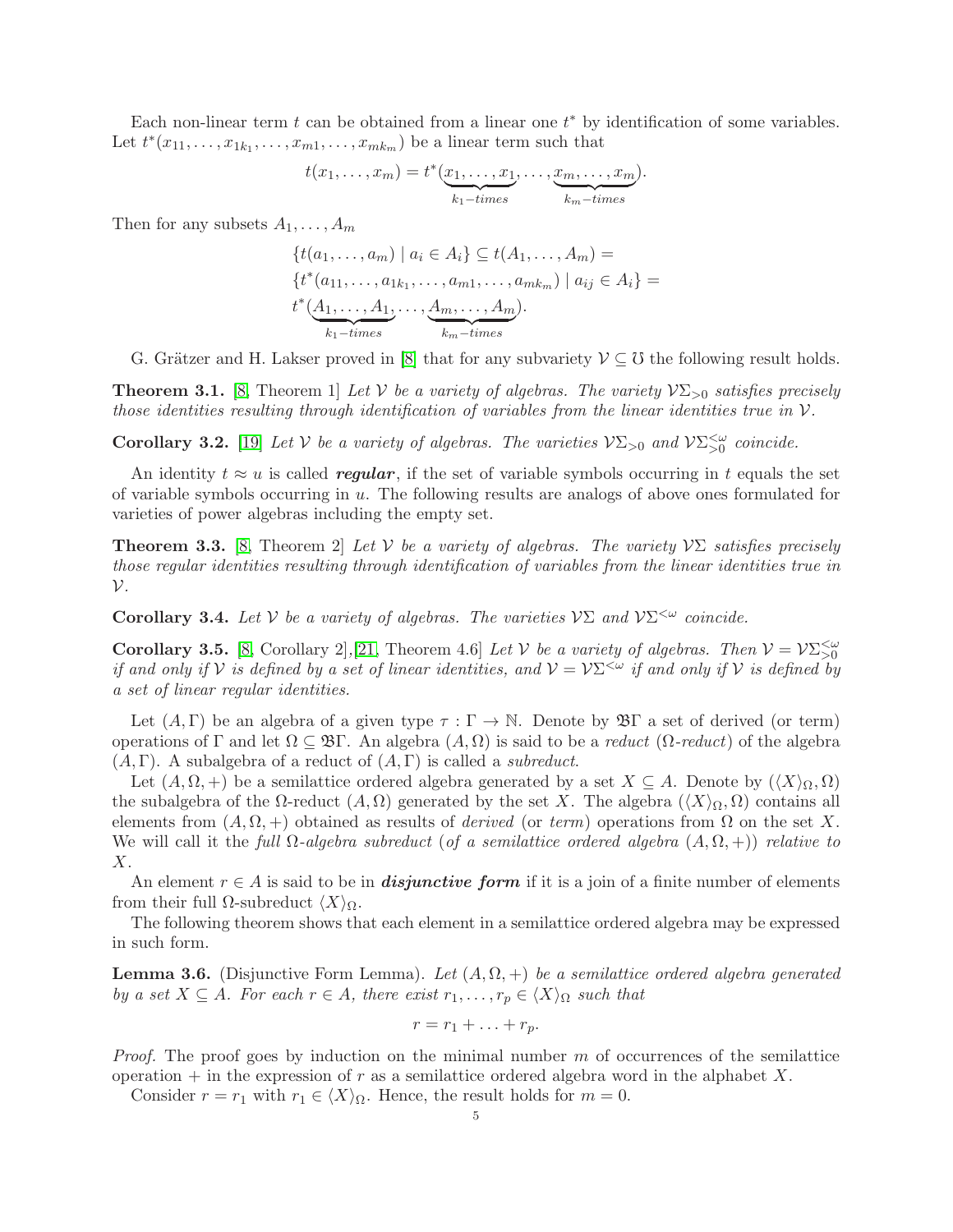Now suppose that the hypothesis is established for  $m > 0$  and let  $r \in A$  be an element in which the semilattice operation + occurs  $m+1$  times. Let  $r = r_1 + r_2$ , for some  $r_1, r_2 \in A$ . By induction hypothesis there are  $r_{11}, \ldots, r_{1k}, r_{21}, \ldots, r_{2n} \in \langle X \rangle_{\Omega}$  such that

 $r = r_1 + r_2 = r_{11} + \ldots + r_{1k} + r_{21} + \ldots + r_{2n}$ .

Otherwise,  $r = \omega(r_1, \ldots, r_k + s_k, \ldots, r_n)$  for some  $\omega \in \Omega$  and  $r_1, \ldots, r_k, \ldots, r_n, s_k \in A$ . Then, by distributivity we have

$$
r = \omega(r_1,\ldots,r_k+s_k,\ldots,r_n) = \omega(r_1,\ldots,r_k,\ldots,r_n) + \omega(r_1,\ldots,s_k,\ldots,r_n).
$$

Because  $\omega(r_1,\ldots,r_k,\ldots,r_n), \omega(r_1,\ldots,s_k,\ldots,r_n) \in A$ , this completes the inductive proof.  $\square$ 

**Corollary 3.7.** Let  $(A, \Omega, +)$  be a semilattice ordered algebra generated by a set  $X \subseteq A$ . There is a set  $Y \subseteq A$  of generators of the semilattice  $(A,+)$  such that  $Y \subseteq \langle X \rangle_{\Omega}$ .

Let  $\mathcal{SV}$  denote the class of all semilattice ordered algebras such that for each  $(A, \Omega, +) \in \mathcal{SV}$ there exists a set of generators such that their full  $\Omega$ -subreduct lies in  $\mathcal V$ .

**Theorem 3.8.** Let V be a variety of  $\Omega$ -algebras satisfying an identity  $t \approx u$  for some  $0 \neq n$ -ary terms and let  $S \subseteq SV$  be a variety of semilattice ordered algebras  $(A, \Omega, +)$  such that the word operation  $t: A^n \to A$  distributes over the operation  $+$ .

Then the identity  $t \approx u$  is satisfied in S if and only if the word operation  $u : A^n \to A$  distributes over the operation  $+$ .

*Proof.* Let  $(A, \Omega, +) \in \mathcal{S} \subseteq \mathcal{SV}$  and let the word operation  $t : A^n \to A$  distribute over the operation  $+$ .

Because the variety S is, by assumption, included in  $SV$ , there exists a set X of generators of  $(A, \Omega, +)$ , such that its full  $\Omega$ -algebra subreduct relative to X belongs to the variety V. Hence, the identity  $t \approx u$  is also true in  $(\langle X \rangle_{\Omega}, \Omega)$ .

Suppose first that the word operation  $u : A^n \to A$  distribute over the operation + and let  $r_1, \ldots, r_n \in A$ . By the Disjunction Form Lemma [3.6](#page-4-0) there exist  $r_{11}, \ldots, r_{1k_1}, \ldots, r_{n1}, \ldots, r_{nk_n} \in A$ .  $\langle X \rangle_{\Omega}$  such that for each  $1 \leq i \leq n$ ,  $r_i = r_{i1} + \ldots + r_{ik_i}$ . Then, by distributivity of operations  $t: A^n \to A$  and  $u: A^n \to A$  we obtain

$$
t(r_1, \ldots, r_n) = t(r_{11} + \ldots + r_{1k_1}, \ldots, r_{n1} + \ldots + r_{nk_n}) =
$$
  

$$
\sum_{\substack{1 \leq i \leq n \\ a_i \in \{r_{i1}, \ldots, r_{ik_i}\}}} t(a_1, \ldots, a_n) = \sum_{\substack{1 \leq i \leq n \\ a_i \in \{r_{i1}, \ldots, r_{ik_i}\}}} u(a_1, \ldots, a_n) =
$$
  

$$
u(r_{11} + \ldots + r_{1k_1}, \ldots, r_{n1} + \ldots + r_{nk_n}) = u(r_1, \ldots, r_n).
$$

The converse implication is obvious.

**Example 3.9.** Let  $(A, \Omega, +)$  be a semilattice ordered algebra and let  $\omega \in \Omega$  be an *n*-ary operation. The unary operation  $t(x) := \omega(x, \ldots, x) : A \to A$  distributes over the operation + if and only if for any  $x, y \in A$ 

$$
t(x) + t(y) = \sum_{x_i \in \{x,y\}} \omega(x_1,\ldots,x_n).
$$

In particular, if  $\omega \in \Omega$  is a binary idempotent operation, then the operation  $t(x) = \omega(x, x) : A \to A$ distributes over the operation + if and only if for any  $x, y \in A$ 

$$
x + y = x + y + \omega(x, y) + \omega(y, x).
$$

**Lemma 3.10.** Let  $(A, \Omega, +)$  be a semilattice ordered algebra and let t be an  $0 \neq n$ -ary linear  $\Omega$ -term. The word operation  $t: A^n \to A$  distributes over the operation  $+$ .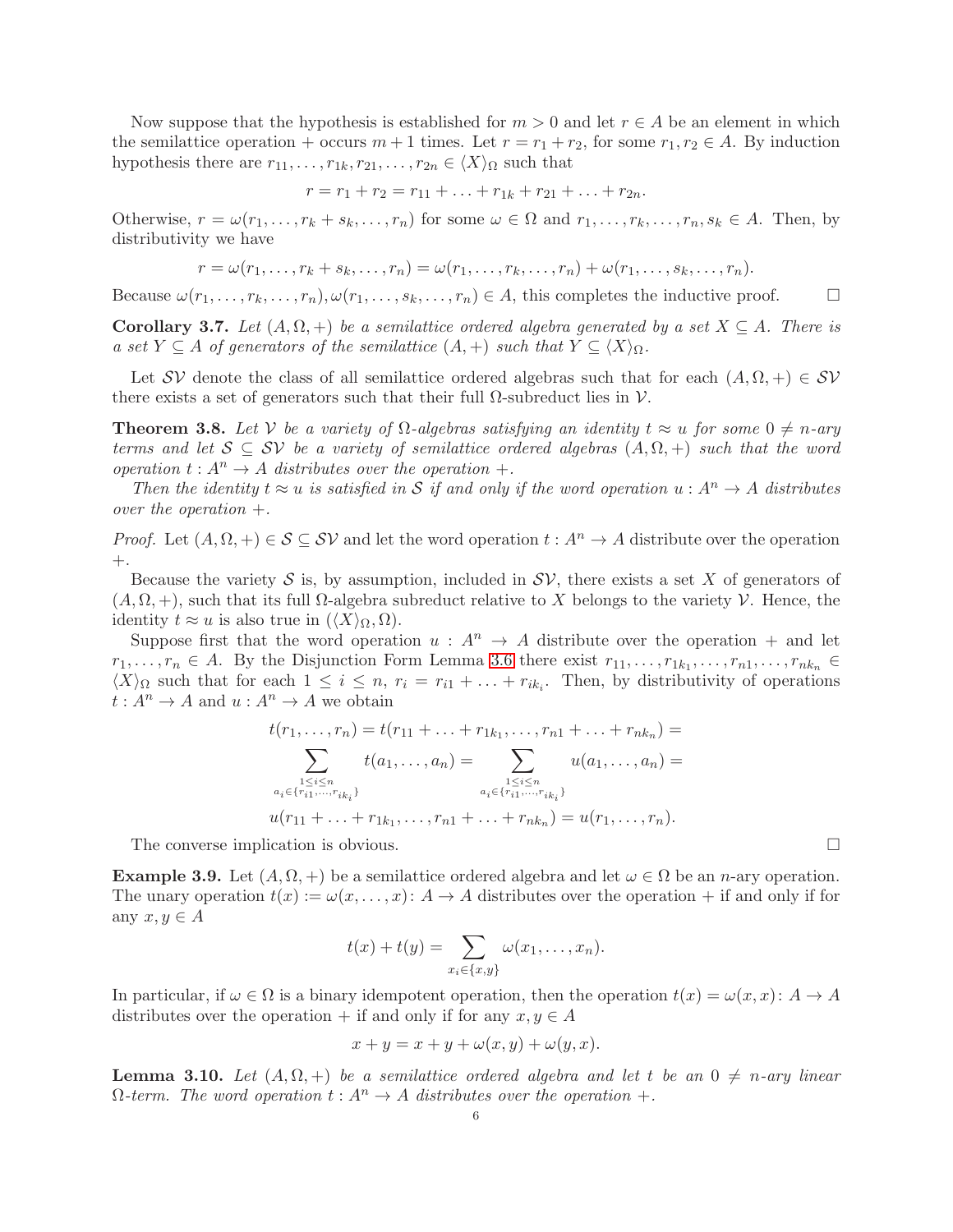*Proof.* The proof will go by induction on the minimal number m of occurrences of (symbols of) the basic  $\Omega$ -operations in the corresponding linear  $\Omega$ -term.

By definition of a semilattice ordered algebra, the lemma is certainly true for  $m = 1$ . Now suppose that the hypothesis is established for  $m > 1$ . Let

$$
t(x_{11},\ldots,x_{kp_k})=\omega(\nu_1(x_{11},\ldots,x_{1p_1}),\ldots,\nu_k(x_{k1},\ldots,x_{kp_k}))
$$

be a linear  $\Omega$ -term, for some  $\omega \in \Omega$ , different variable symbols  $x_{11}, \ldots, x_{1p_1}, \ldots, x_{k1}, \ldots, x_{kp_k}$  and linear  $\Omega$ -words  $\nu_1, \ldots, \nu_k$ , in which the basic  $\Omega$ -operations occur  $m + 1$  times.

By induction hypothesis, the  $\Omega$ -word operations  $\nu_i: A^{p_i} \to A$ , for  $1 \leq i \leq k$ , distribute over the operation +. This implies that for any  $x_{11}, \ldots, x_{1p_1}, \ldots, x_{i1}, \ldots, x_{ij}, y_{ij}, \ldots, x_{ip_i}$ ,  $\ldots, x_{k1}, \ldots, x_{kp_k} \in A$ ,

$$
t(x_{11},...,x_{ij}+y_{ij},...,x_{kp_k}) =
$$
  
\n
$$
\omega(\nu_1(x_{11},...,x_{1p_1}),..., \nu_i(x_{i1},...,x_{ij}+y_{ij},...,x_{ip_i}),..., \nu_k(x_{k1},...,x_{kp_k})) =
$$
  
\n
$$
\omega(\nu_1(x_{11},...,x_{1p_1}),..., \nu_i(x_{i1},...,x_{ij},...,x_{ip_i}) +
$$
  
\n
$$
\nu_i(x_{i1},...,y_{ij},...,x_{ip_i}),..., \nu_k(x_{k1},...,x_{kp_k})) =
$$
  
\n
$$
\omega(\nu_1(x_{11},...,x_{1p_1}),..., \nu_i(x_{i1},...,x_{ij},...,x_{ip_i}),..., \nu_k(x_{k1},...,x_{kp_k})) +
$$
  
\n
$$
\omega(\nu_1(x_{11},...,x_{1p_1}),..., \nu_i(x_{i1},...,y_{ij},...,x_{ip_i}),..., \nu_k(x_{k1},...,x_{kp_k})) =
$$
  
\n
$$
t(x_{11},...,x_{ij},...,x_{kp_k}) + t(x_{11},...,y_{ij},...,x_{kp_k}),
$$

which finishes the proof.  $\Box$ 

Corollary 3.11. Let V be a variety of  $\Omega$ -algebras satisfying an identity  $t \approx u$  for some  $0 \neq n$ -ary terms, where t is linear. The identity  $t \approx u$  is true in a variety  $S \subseteq SV$  of semilattice ordered algebras if and only if the word operation  $u : A^n \to A$  distributes over the operation  $+$ .

**Corollary 3.12.** A variety  $S \subseteq SV$  of semilattice ordered algebras satisfies each linear identity true in V.

**Corollary 3.13.** Let V be a variety of  $\Omega$ -algebras satisfying an identity  $\omega(x, \ldots, x) = x$ , for  $\omega \in \Omega$ . The identity  $\omega(x,\ldots,x) = x$  is true in a variety  $S \subseteq SV$  of semilattice ordered algebras if and only if the following identity

$$
x + y = \sum_{x_i \in \{x, y\}} \omega(x_1, \dots, x_n)
$$

is true in S.

Let  $\cup V^{\leq \omega}_{>0}$  denote the variety of semilattice ordered algebras generated by extended power algebras of finite non-empty subsets of algebras from  $\mathcal{V}$ , i.e.,

<span id="page-6-0"></span>
$$
\cup_{\mathcal{V}\Sigma^{<\omega}_{>0}} := \text{HSP}(\{(P_{>0}^{<\omega}A, \Omega, \cup) \mid (A, \Omega) \in \mathcal{V}\}).
$$

<span id="page-6-1"></span>**Theorem 3.14.** Let  $V$  be a variety of  $\Omega$ -algebras. The variety  $V^{\leq\omega}_{>0}$  is locally finite if and only if the variety  $\cup \mathcal{V}^{\leq \omega}_{>0}$  is locally finite.

*Proof.* Let  $(C, \Omega, \cup) \in U$   $V\Sigma_{>0}^{<\omega}$  be an algebra generated by a finite set  $X \subseteq C$ . By Disjunctive Form Lemma [3.6,](#page-4-0) for each  $a \in C$ , there exist  $a_1, \ldots, a_p \in \langle X \rangle_{\Omega}$  such that

$$
(5) \t a = a_1 \cup \ldots \cup a_p.
$$

If the variety  $\mathcal{V}\Sigma_{>0}^{\lt}\omega$  is locally finite, then the algebra  $\langle X \rangle_{\Omega} \in \mathcal{V}\Sigma_{>0}^{\lt}\omega$  is finite. Hence, there are only finitely many elements of the form [\(5\)](#page-6-0). Consequently, the algebra  $(C, \Omega, \cup)$  is finite.

Let  $(F_{\cup_{\mathcal{V}}\sum_{>0}^{<\omega}}(X),\Omega,\cup)$  be the free algebra in the variety  $\cup_{\mathcal{V}}\sum_{>0}^{<\omega}$  generated by a set X. It is known that free algebra over X in the variety generated by  $\Omega$ -subreducts of algebras in  $\cup \mathcal{V} \leq 0$  is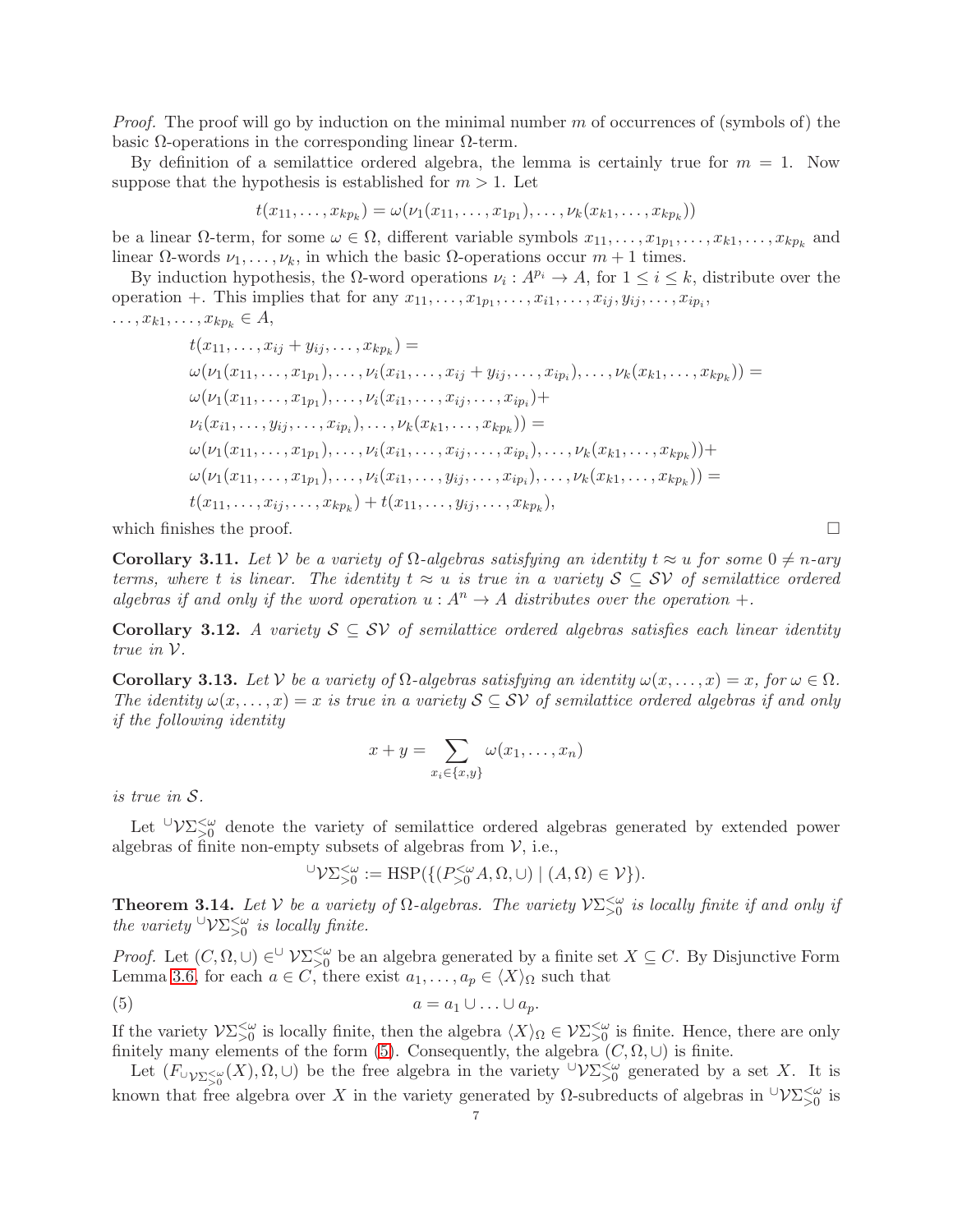isomorphic to the  $\Omega$ -subreduct  $(\langle X \rangle, \Omega)$ , generated by X, of the free algebra  $(F \cup_{\mathcal{V} \Sigma > 0}^{\leq \omega} (X), \Omega, \cup)$ . (See e.g. [\[17,](#page-13-2) Theorem 3.9]). The free algebra  $(F_{\mathcal{V}\Sigma_{>0}^{\le\omega}}(X), \Omega)$  is then a homomorphic image of  $(\langle X \rangle_{\Omega}, \Omega)$ . Consequently, the variety  $\mathcal{V}\Sigma_{>0}^{\lt}\omega$  is locally finite if the variety  $\cup \mathcal{V}\Sigma_{>0}^{\lt}\omega$  is locally finite.

<span id="page-7-0"></span>Note that the same is true also for varieties generated by power algebras of all finite subsets (i.e. including the empty set).

# 4. Free SLO algebras with constants

Let  $(F_{\mathcal{V}}(X), \Omega)$  be the free algebra over a set X in the variety  $\mathcal{V} \subseteq \mathcal{V}$  and  $(F_{\mathcal{V}_1}(X), \Omega)$  be the free algebra over a set X in the variety  $V_1 \subseteq U_1$ . Let  $S_V$  denote the variety of all semilattice ordered V-algebras,  $S_{\mathcal{V}}^0$  denote the variety of all 0-semilattice ordered V-algebras,  $S_{\mathcal{V}_1}$  denote the variety of all semilattice ordered  $V_1$ -algebras and  $S_{V_1}^0$  denote the variety of all 0-semilattice ordered  $\mathcal{V}_1$ -algebras.

<span id="page-7-1"></span>**Theorem 4.1** (Universality Property for Semilattice Ordered Algebras). [\[20\]](#page-13-7) Let X be an arbitrary set and  $(A, \Omega, +) \in S_{\mathcal{V}}$ . Each mapping  $h: X \to A$  can be extended to a unique homomorphism  $\overline{h}$ :  $(\mathcal{P}_{>0}^{<\omega} F_{\mathcal{V}}(X), \Omega, \cup) \to (A, \Omega, +)$ , such that  $\overline{h}|_X = h$ .

<span id="page-7-2"></span>Corollary 4.2 (Universality Property for 0-Semilattice Ordered Algebras). Let X be an arbitrary set and  $(A, \Omega, +, 0) \in S^0_{\mathcal{V}}$ . Each mapping  $h: X \to A$  can be extended to a unique homomorphism  $\overline{h}$ :  $(\mathcal{P}^{\leq \omega} F_{\mathcal{V}}(X), \Omega, \cup, \emptyset) \to (A, \Omega, +, 0)$ , such that  $\overline{h}|_X = h$ .

*Proof.* Let  $(A, \Omega, +, 0) \in S_{\mathcal{V}}^0$ . Since  $(A, \Omega) \in \mathcal{V}$  then any mapping  $h: X \to A$  may be uniquely extended to an  $\Omega$ -homomorphism  $\overline{h}: (F_{\mathcal{V}}(X), \Omega) \to (A, \Omega)$ .

Let us define the mapping  $\overline{h}$ :  $(\mathcal{P}^{<\omega} F_{\mathcal{V}}(X), \Omega, \cup, \emptyset) \to (A, \Omega, +, 0)$  by

$$
\overline{\overline{h}}(T) = \sum_{t \in T} \overline{h}(t),
$$

if T is a non-empty finite subset of  $F_{\mathcal{V}}(X)$ , and

$$
\overline{h}(\emptyset) = 0.
$$

By Theorem [4.1](#page-7-1) the mapping  $h|_{\mathcal{P}^{\leq \omega}_{>0}F_{\mathcal{V}}(X)}$  is the unique  $\{\Omega, \cup\}$ -homomorphism such that  $h|_X = h$ . But obviously if for some  $T_i = \emptyset$ , we also have:

 $\overline{\overline{h}}(\omega(T_1,\ldots,\emptyset,\ldots,T_n)) = \overline{\overline{h}}(\emptyset) = 0 = \omega(\overline{\overline{h}}(T_1),\ldots,0,\ldots,\overline{\overline{h}}(T_n)) = \omega(\overline{\overline{h}}(T_1),\ldots,\overline{\overline{h}}(\emptyset),\ldots,\overline{\overline{h}}(T_n)).$ Moreover, for  $T_1 = \emptyset$ 

$$
\overline{\overline{h}}(\emptyset \cup T_2) = \overline{\overline{h}}(T_2) = 0 + \overline{\overline{h}}(T_2) = \overline{\overline{h}}(\emptyset) + \overline{\overline{h}}(T_2),
$$

which shows that the mapping  $h|_{\mathcal{P}^{<\omega}F_v(X)}$  is an  $\{\Omega,\cup,\emptyset\}$ -homomorphism, and finishes the proof.  $\Box$ 

<span id="page-7-3"></span>Corollary 4.3 (Universality Property for Semilattice Ordered Algebras with a unit). Let X be an arbitrary set and  $(A, \Omega, +, 1) \in S_{\mathcal{V}_1}$ . Each mapping  $h: X \to A$  can be extended to a unique homomorphism  $\overline{h}$ :  $(\mathcal{P}_{>0}^{&\omega}F_{\mathcal{V}_1}(X), \Omega, \cup, \{1\}) \to (A, \Omega, +, 1)$ , such that  $\overline{h}|_X = h$ .

*Proof.* Let  $(A, \Omega, 1)$  be a  $\mathcal{V}_1$ -algebra with the unit  $1 \in A$ . Then for the  $\{\Omega, 1\}$ -homomorphism  $h: (F_{\mathcal{V}_1}(X), \Omega, 1) \to (A, \Omega, 1)$ , which extends a mapping  $h: X \to A$  one has that  $h(1) = 1$ . Further, by Theorem [4.1,](#page-7-1) the mapping  $\overline{h}$ :  $(\mathcal{P}_{>0}^{<\omega} F_{\mathcal{V}_1}(X), \Omega, \cup) \to (A, \Omega, +),$ 

$$
\overline{\overline{h}}(T) = \sum_{\substack{t \in T \\ 8}} \overline{h}(t)
$$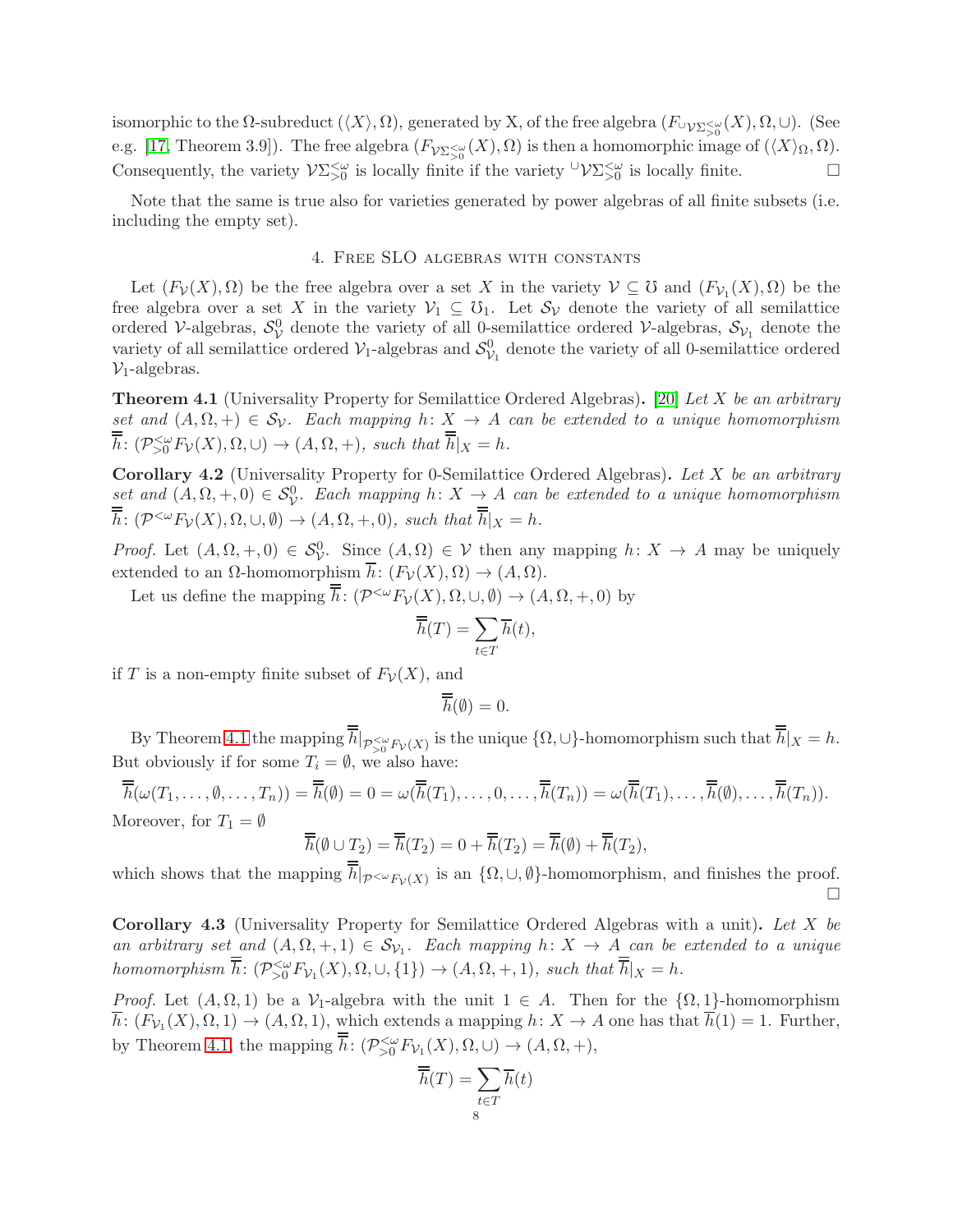for a non-empty finite subset T of  $F_{\mathcal{V}_1}(X)$ , is a homomorphism such that  $h|_X = h$ . In particular, for  $T = \{1\}$ 

$$
\overline{h}(\{1\}) = \overline{h}(1) = 1.
$$

As a direct corollary from Corollaries [4.2](#page-7-2)[-4.3](#page-7-3) we obtain

<span id="page-8-0"></span>Corollary 4.4 (Universality Property for 0-Semilattice Ordered Algebras with a unit). Let X be an arbitrary set and  $(A, \Omega, +, 0, 1) \in S_{\mathcal{V}_1}^0$ . Each mapping  $h: X \to A$  can be extended to a unique homomorphism  $\overline{h}$ :  $(\mathcal{P}^{<\omega} F_{\mathcal{V}_1}(X), \Omega, \cup, \emptyset, \{1\}) \to (A, \Omega, +, 0, 1)$ , such that  $\overline{h}|_X = h$ .

By Theorem [4.1](#page-7-1) and Corollaries [4.2](#page-7-2)[-4.4,](#page-8-0) for an arbitrary variety  $\mathcal{V} \subseteq \mathcal{V}$  or  $\mathcal{V}_1 \subseteq \mathcal{V}_1$ , algebras  $(\mathcal{P}_{>0}^{&\omega} F_{\mathcal{V}}(X), \Omega, \cup), (\mathcal{P}^{&\omega} F_{\mathcal{V}}(X), \Omega, \cup, \emptyset)$  or  $(\mathcal{P}_{>0}^{&\omega} F_{\mathcal{V}_1}(X), \Omega, \cup, \{1\})$  have the universality property for semilattice ordered algebras in  $S_V$ ,  $S_V^0$  or  $S_{V_1}$ , respectively, but in general, the algebras themself doesn't have to belong to these varieties.

**Example 4.5.** Let V be a variety of semilattices  $(A, \cdot)$  and  $V_1$  be a variety of semilattices  $(A, \cdot, 1)$ with the greatest element 1.

Consider the free semilattice  $(F_{\mathcal{V}}(X), \cdot)$  over a set X in the variety V, the free algebra  $(F_{\mathcal{V}_1}(X), \cdot, 1)$ over a set X in the variety  $\mathcal{V}_1$  and their two generators  $x, y \in X$ . One can easily see that

$$
\{x, y\} \cdot \{x, y\} = \{x, x \cdot y, y\} \neq \{x, y\}.
$$

This shows that the algebra  $(\mathcal{P}_{>0}^{<\omega} F_{\mathcal{V}}(X), \cdot, \cup)$  does not belong to the variety  $\mathcal{S}_{\mathcal{V}}$ . This also immediately implies that algebras  $(\mathcal{P}^{<\omega}F_{\mathcal{V}}(X), \cdot, \cup, \emptyset)$  and  $(\mathcal{P}^{<\omega}_{>0}F_{\mathcal{V}}(X)F_{\mathcal{V}}(X), \cdot, \cup, \{1\})$  do not belong to varieties  $S_{\mathcal{V}}^0$  and  $S_{\mathcal{V}_1}$ , respectively.

**Corollary 4.6.** [\[20\]](#page-13-7) The semilattice ordered algebra  $(\mathcal{P}_{>0}^{<\omega} F_{\mathcal{V}}(X), \Omega, \cup)$  is free over a set X in the variety  $S_{\mathcal{V}}$  if and only if  $(\mathcal{P}_{>0}^{<\omega} F_{\mathcal{V}}(X), \Omega, \cup) \in S_{\mathcal{V}}$ .

**Corollary 4.7.** The semilattice ordered algebra  $(\mathcal{P}^{\leq \omega} F_{\mathcal{V}}(X), \Omega, \cup, \emptyset)$  is free over a set X in the variety  $S_V^0$  if and only if  $(\mathcal{P}^{<\omega} F_V(X), \Omega, \cup, \emptyset) \in S_V^0$ .

**Corollary 4.8.** The semilattice ordered algebra  $(\mathcal{P}_{>0}^{<\omega}F_{\mathcal{V}_1}(X), \Omega, \cup, \{1\})$  is free over a set X in the variety  $S_{\mathcal{V}_1}$  if and only if  $(\mathcal{P}_{>0}^{<\omega} F_{\mathcal{V}_1}(X), \Omega, \cup, \{1\}) \in S_{\mathcal{V}_1}$ .

**Corollary 4.9.** The semilattice ordered algebra  $(\mathcal{P}^{\leq \omega} F_{\mathcal{V}_1}(X), \Omega, \cup, \emptyset, \{1\})$  is free over a set X in the variety  $\mathcal{S}_{\mathcal{V}_1}^0$  if and only if  $(\mathcal{P}^{<\omega}F_{\mathcal{V}_1}(X), \Omega, \cup, \emptyset, \{1\}) \in \mathcal{S}_{\mathcal{V}_1}^0$ .

Corollary 4.10. [\[20\]](#page-13-7) Let  $(F_{\mathfrak{S}}(X), \Omega)$  be the free algebra over a set X in the variety  $\mathfrak{S}$ . The extended power algebra  $(\mathcal{P}_{>0}^{&\omega}F_{\mathcal{O}}(X),\Omega,\cup)$  is free over X in the variety  $\mathcal{S}_{\mathcal{O}}$  of all semilattice ordered ✵-algebras.

Note that, by Corollary [3.5,](#page-4-1) the same holds also for any variety defined by a set of linear identities.

<span id="page-8-1"></span>**Theorem 4.11.** [\[20\]](#page-13-7) Let V be a variety defined by a set of linear identities. The extended power algebra  $(\mathcal{P}_{>0}^{<\omega} F_{\mathcal{V}}(X), \Omega, \cup)$  is free over X in the variety  $\mathcal{S}_{\mathcal{V}}$  of all semilattice ordered V-algebras.

**Theorem 4.12.** Let V be a variety defined by a set of linear regular identities. The  $\emptyset$ -extended power algebra  $(\mathcal{P}^{< \omega} F_{\mathcal{V}}(X), \Omega, \cup, \emptyset)$  is free over X in the variety  $\mathcal{S}_{\mathcal{V}}^0$  of all 0-semilattice ordered  $\mathcal{V}\text{-}algebras.$ 

For a variety  $V$  let  $V^*$  be its *linearization*, the variety defined by all linear identities satisfied in  $\mathcal V$ . Obviously,  $\mathcal V^*$  contains  $\mathcal V$  as a subvariety.

Since by Theorem [3.1](#page-4-2) and Corollary [3.2](#page-4-3) for any subvariety  $\mathcal{V} \subseteq \mathcal{V}$  the algebra  $(\mathcal{P}_{>0}^{<\omega}F_{\mathcal{V}}(X),\Omega)$ satisfies only those identities resulting through identification of variables from the linear identities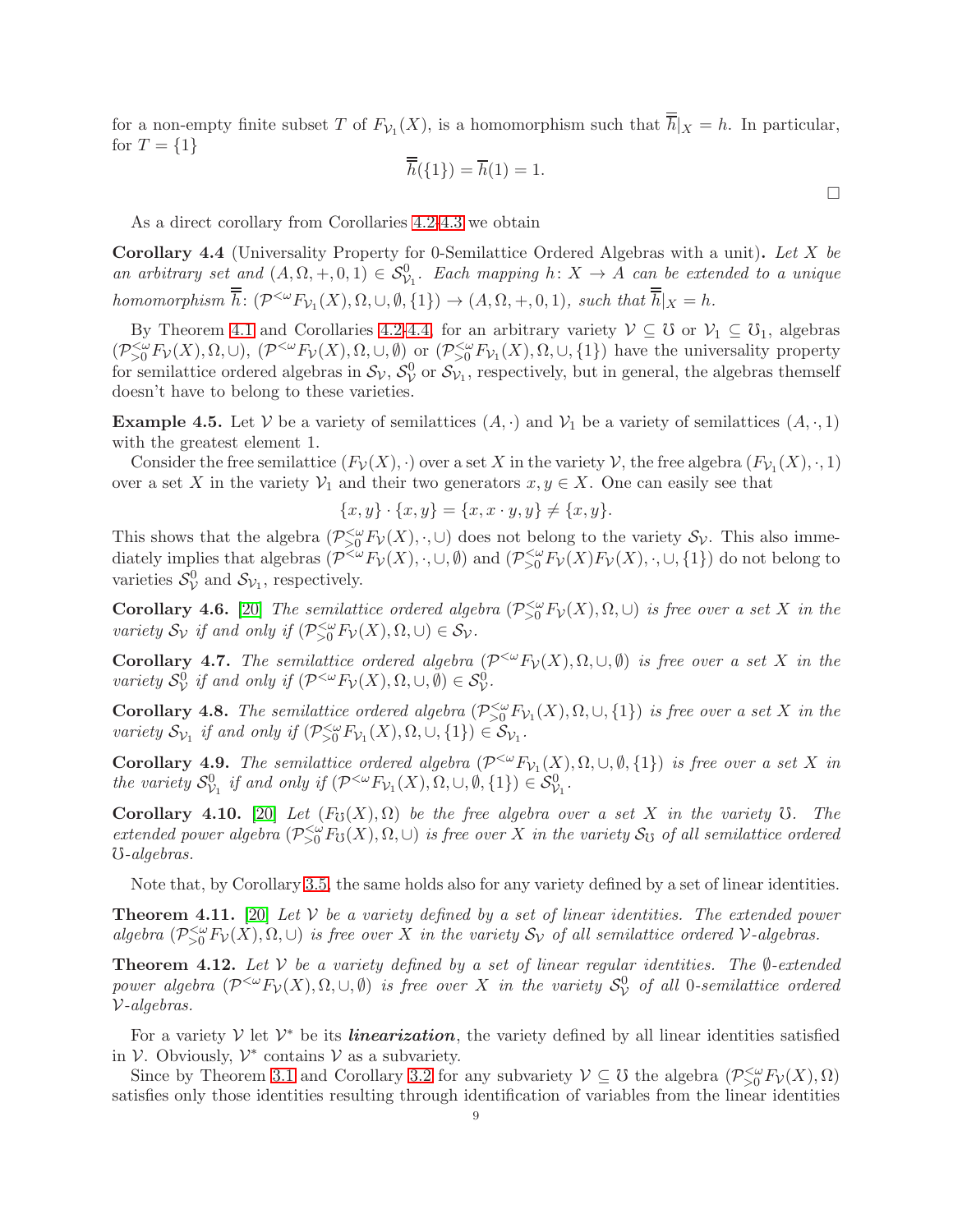true in  $V$ , then for each subvariety  $V \subseteq U$ , the algebra  $(\mathcal{P}_{>0}^{<\omega} F_{\mathcal{V}}(X), \Omega)$  belongs to  $\mathcal{V}^*$ , but it does not belong to any its proper subvariety.

Corollary 4.13. Let X be an infinite set. For any subvariety  $V \subseteq U$ , we have

$$
\mathcal{S}_{\mathcal{V}^*} = \text{HSP}((\mathcal{P}_{>0}^{<\omega} F_{\mathcal{V}^*}(X), \Omega, \cup)).
$$

Let S be a non-trivial subvariety of  $\mathcal{S}_{\mathcal{V}}$  and X be a set. By [\[24,](#page-13-17) Chapter 3.3] the congruence

$$
\Phi_{\mathcal{S}}(X) := \bigcap \{ \phi \in Con(\mathcal{P}_{>0}^{&\omega} F_{\mathcal{V}}(X), \Omega, \cup) \mid (\mathcal{P}_{>0}^{&\omega} F_{\mathcal{V}}(X) / \phi, \Omega, \cup) \in \mathcal{S} \}
$$

is the S-replica congruence of  $(\mathcal{P}_{>0}^{&\omega}F_{\mathcal{V}}(X),\Omega,\cup)$  and  $(\mathcal{P}_{>0}^{&\omega}F_{\mathcal{V}}(X)/\Phi_{\mathcal{S}}(X),\Omega,\cup)$  is called the S-replica of  $(\mathcal{P}_{>0}^{<\omega}F_{\mathcal{V}}(X),\Omega,\cup).$ 

Let  $(B, \Omega, +) \in \mathcal{S}$ . By the universality property of replication (see [\[24,](#page-13-17) Lemma 3.3.1.]), for each homomorphism  $\overline{h}$ :  $(\mathcal{P}_{>0}^{&\omega} F_{\mathcal{V}}(X), \Omega, \cup) \to (B, \Omega, +)$ , there is a unique homomorphism

$$
\widehat{h} \colon (\mathcal{P}_{>0}^{<\omega} F_{\mathcal{V}}(X)/\Phi_{\mathcal{S}}(X), \Omega, \cup) \to (B, \Omega, +)
$$

such that

$$
\overline{h} = \widehat{h} \circ nat\Phi_{\mathcal{S}}(X),
$$

where  $nat\Phi_{\mathcal{S}}(X)$  is the natural projection onto the quotient  $\mathcal{P}_{>0}^{<\omega}F_{\mathcal{V}}(X)/\Phi_{\mathcal{S}}(X)$ . Hence, the universality property for  $(\mathcal{P}_{>0}^{<\omega} F_{\mathcal{V}}(X), \Omega, \cup)$  yields the following commuting diagram for any mapping  $h\colon X\to B$ :



As a result, we obtain

<span id="page-9-0"></span>**Theorem 4.14.** The S-replica of the algebra  $(\mathcal{P}_{>0}^{<\omega} F_{\mathcal{V}}(X), \Omega, \cup)$  is free over a set X in the variety  $S \subseteq S_{\mathcal{V}}$ .

**Corollary 4.15.** Let  $(\mathcal{P}_{>0}^{&\omega} F_{\mathcal{V}}(X), \Omega, \cup) \in \mathcal{S}$ . Then it is free in  $\mathcal{S} \subseteq \mathcal{S}_{\mathcal{V}}$  over a set X.

Additionally, by Theorem [\[17,](#page-13-2) Theorem 3.9] one can obtain a characterization of free algebras in the quasivariety  $\mathcal{O}_{\mathcal{S}}$  of  $\Omega$ -subreducts of semilattice ordered algebras in a given variety  $\mathcal{S}$ .

Corollary 4.16. The free algebra  $(F_{\mathcal{O}_{\mathcal{S}}}(X), \Omega)$  over X in  $\mathcal{O}_{\mathcal{S}}$  is isomorphic to the full  $\Omega$ -subreduct  $\langle X \rangle_{\Omega}$  of the free semilattice ordered algebra  $(F_{\mathcal{S}}(X), \Omega, +)$  in S.

Free algebras in a quasivariety  $\mathcal{U}_{\Omega}$  are also free in the variety  $V(\mathcal{U}_{\Omega})$  generated by  $\mathcal{U}_{\Omega}$  (see [\[14\]](#page-13-20)). But note that even if we have a free semilattice ordered algebra  $(F_{\mathcal{S}}(X), \Omega, +)$  in a given quasivariety  $S \subseteq S\mathcal{V}$ , its full  $\Omega$ -subreduct  $(\langle X \rangle_{\Omega}, \Omega)$  needn't be a free algebra in  $\mathcal{V}$ .

# 5. Applications

5.1. Idempotent SLO algebras. As we have already shown in Section [4,](#page-7-0) identities true in varieties of semilattice ordered algebras are determined by appropriate extended power algebras of algebras and their homomorphic images. Entropic and symmetric identities are both linear and regular. In this section we focus on the idempotent identities which are linear only if the operation  $\omega$  occuring there is unary.

Extended power algebras are very rarely idempotent. Note that if the power algebra  $(\mathcal{P}_{>0}A,\Omega)$ of  $(A, \Omega)$  is idempotent then the algebra  $(A, \Omega)$  must be idempotent too. Further, if  $(A, \Omega)$  is idempotent then for any non-empty subset B of A and  $\omega \in \Omega$ , we have  $B \subseteq \omega(B, \ldots, B)$ . Moreover,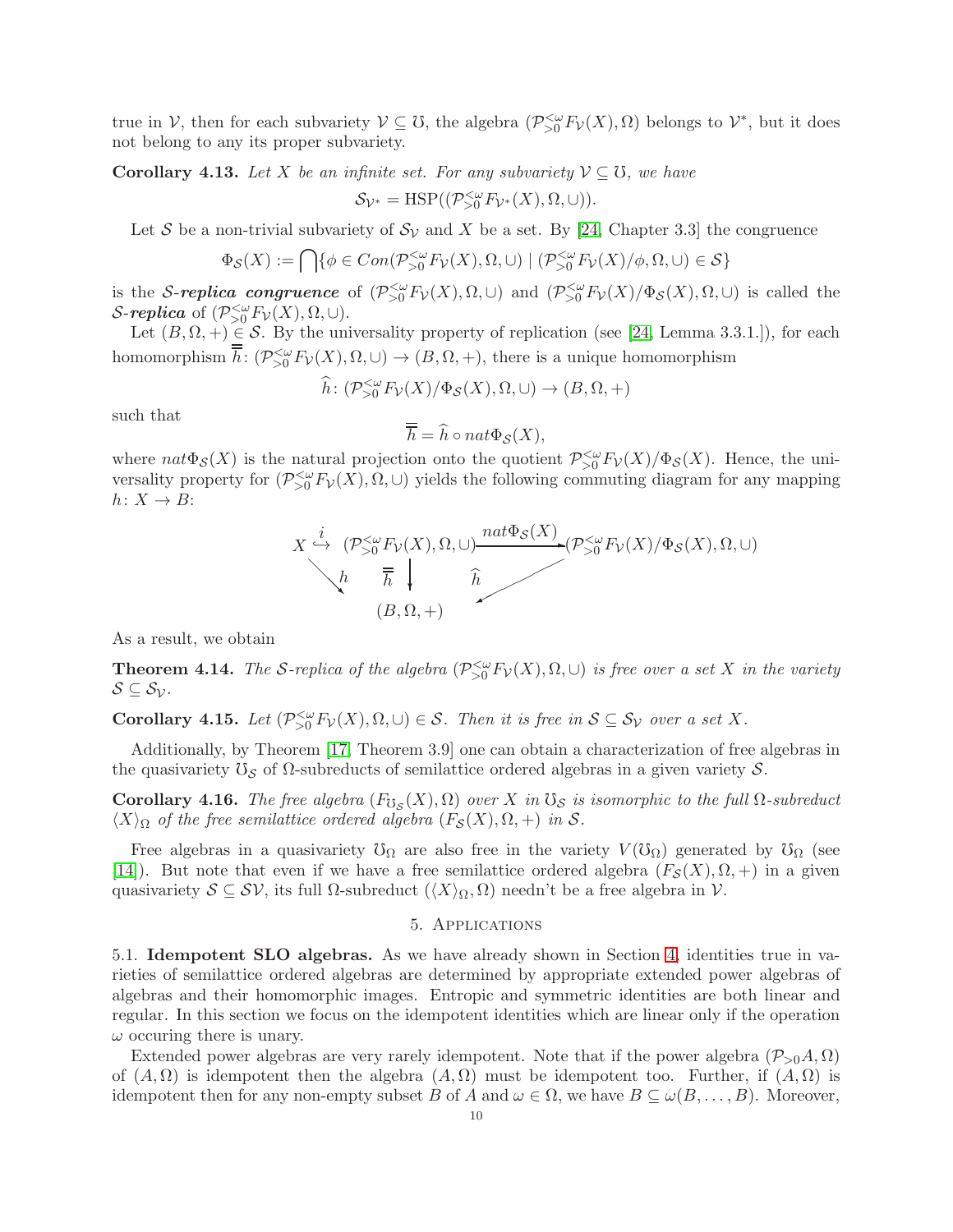as an easy consequence of results of A. Romanowska and J.D.H. Smith [\[23,](#page-13-21) Proposition 2.1] for an idempotent algebra  $(A, \Omega)$ , a non-empty subset  $B \in \mathcal{P}_{\geq 0}A$  is a subalgebra of  $(A, \Omega)$  if and only if  $\omega(B,\ldots,B)=B$  for each  $\omega\in\Omega$ .

<span id="page-10-0"></span>**Corollary 5.1.** [\[21\]](#page-13-3) The power algebra  $(\mathcal{P}_{>0}A, \Omega)$  of an idempotent algebra  $(A, \Omega)$  is idempotent if and only if each non-empty subset B of A is a subalgebra of  $(A, \Omega)$ .

**Example 5.2.** [\[21\]](#page-13-3) An algebra  $(A, \Omega)$  such that  $\omega(a_1, \ldots, a_n) \in \{a_1, \ldots, a_n\}$ , for each n-ary  $\omega \in \Omega$ and  $a_1, \ldots, a_n \in A$ , is called *conservative*. By Corollary [5.1,](#page-10-0) the power algebra of any conservative algebra is always idempotent. In particular, the power algebra of a chain, the power algebra of a left zero-semigroup [\[24\]](#page-13-17), the power algebra of an equivalence algebra [\[9\]](#page-13-22) or the power algebra of a tournament [\[10\]](#page-13-23) are all idempotent.

Let  $\theta$  be a congruence on an idempotent algebra  $(A, \Omega)$ . Obviously,  $a \theta \omega(a, \ldots, a)$  for each  $a \in A$  and  $\omega \in \Omega$ . On the other hand, it is not always true that  $X \theta \omega(X, \ldots, X)$  for a subset X of A, if  $(\mathcal{P}_{>0}A,\Omega)$  is not idempotent. It is enough to consider the equality relation on  $(A,\Omega)$  in such case.

Let  $(M, \Omega)$  be an idempotent and entropic algebra. Denote by  $\mathcal I$  the variety of all idempotent  $τ$ -algebras of type  $τ : Ω ∪ {∪} \rightarrow N<sup>+</sup>$ . Then  $Con_{\mathcal{I}}(P_{>0}^{\ltq \omega} M)$  is the set of all congruence relations  $\gamma$  on  $(\mathcal{P}_{\geq 0}^{\leq \omega} M, \Omega, \cup)$ , such that the quotient  $(\mathcal{P}_{\geq 0}^{\leq \omega} M^{\gamma}, \Omega)$  is idempotent. By [\[24,](#page-13-17) Section 1.4.3]  $Con_{\mathcal{I}}(\mathcal{P}_{>0}^{&\omega}M)$  is an algebraic subset of the lattice of all congruences of  $(\mathcal{P}_{>0}^{&\omega}M,\Omega,\cup)$ . Recall that the least element in  $(Con_{\mathcal{I}}(\mathcal{P}_{>0}^{&\omega}M), \subseteq)$  is the *I*-replica congruence of  $(\mathcal{P}_{>0}^{&\omega}M, \Omega, \cup)$ .

Let  $(M, \Omega, 1)$  be an idempotent and entropic algebra with the unit  $1 \in M$  and let the algebra  $(\mathcal{P}^{\leq \omega}M, \Omega, \cup, \emptyset, \{1\})$  be the Ø-extended power algebra with the unit  $\{1\}$ . Let us define a binary relation  $\rho$  on the set  $\mathcal{P}^{<\omega}M$  in the following way:

(6)  $A \rho B \Leftrightarrow$  there exist a k-ary term t and an m-ary term s both of type  $\Omega$  such that

 $A \subseteq t(B, B, \ldots, B)$  and  $B \subseteq s(A, A, \ldots, A)$ .

It was proved in [\[19\]](#page-13-19) that the relation  $\rho|_{\mathcal{P}^{<\omega}_{\leq 0}M}$  is the *I*-replica congruence of  $(\mathcal{P}^{<\omega}_{>0}M, \Omega, \cup)$  and is equal to the relation:

(7)  $A \alpha B \Leftrightarrow \langle A \rangle = \langle B \rangle,$ 

where  $\langle A \rangle$  is the subalgebra of  $(M, \Omega)$  generated by the set A. Therefore,  $(\mathcal{P}_{>0}^{<\omega} M/\rho, \Omega, \cup) \cong$  $({\{\langle A \rangle: A \in \mathcal{P}_{>0}^{\leq \omega} M\}, \Omega, +),$  where for each *n*-ary complex operation  $\omega \in \Omega$  and non-empty subsets  $A_1, \ldots, A_n$  of M

(8) 
$$
\omega(\langle A_1 \rangle, \dots, \langle A_n \rangle) = \langle \omega(A_1, \dots, A_n) \rangle, \text{ and}
$$

(9) 
$$
\langle A_1 \rangle + \langle A_2 \rangle = \langle A_1 \cup A_2 \rangle.
$$

It is easy to notice that

 $\emptyset \rho A \Leftrightarrow A = \emptyset$ 

and

$$
\{1\} \rho A \quad \Leftrightarrow \quad A = \{1\}.
$$

Hence,  $\rho$  is also the *I*-replica congruence of  $(\mathcal{P}^{\leq \omega}M,\Omega,\cup)$  and  $(\mathcal{P}^{\leq \omega}M/\rho,\Omega,\cup) \cong (\{\langle A \rangle : A \in$  $\mathcal{P}^{<\omega}M\},\Omega,+),$  with assumption that  $\langle\emptyset\rangle=\emptyset$ .

By Theorem [4.14](#page-9-0) we have the following

**Theorem 5.3.** Let M be the variety of all idempotent and entropic  $\Omega$ -algebras  $(M, \Omega)$ . The 0semilattice ordered algebra  $({\{\langle A \rangle: A \in \mathcal{P}^{\leq \omega}F_{\mathcal{M}}(X)\}, \Omega, +, \emptyset})$  is free over a set X in the variety  $\mathcal{S}_{\mathcal{M}}^{0}.$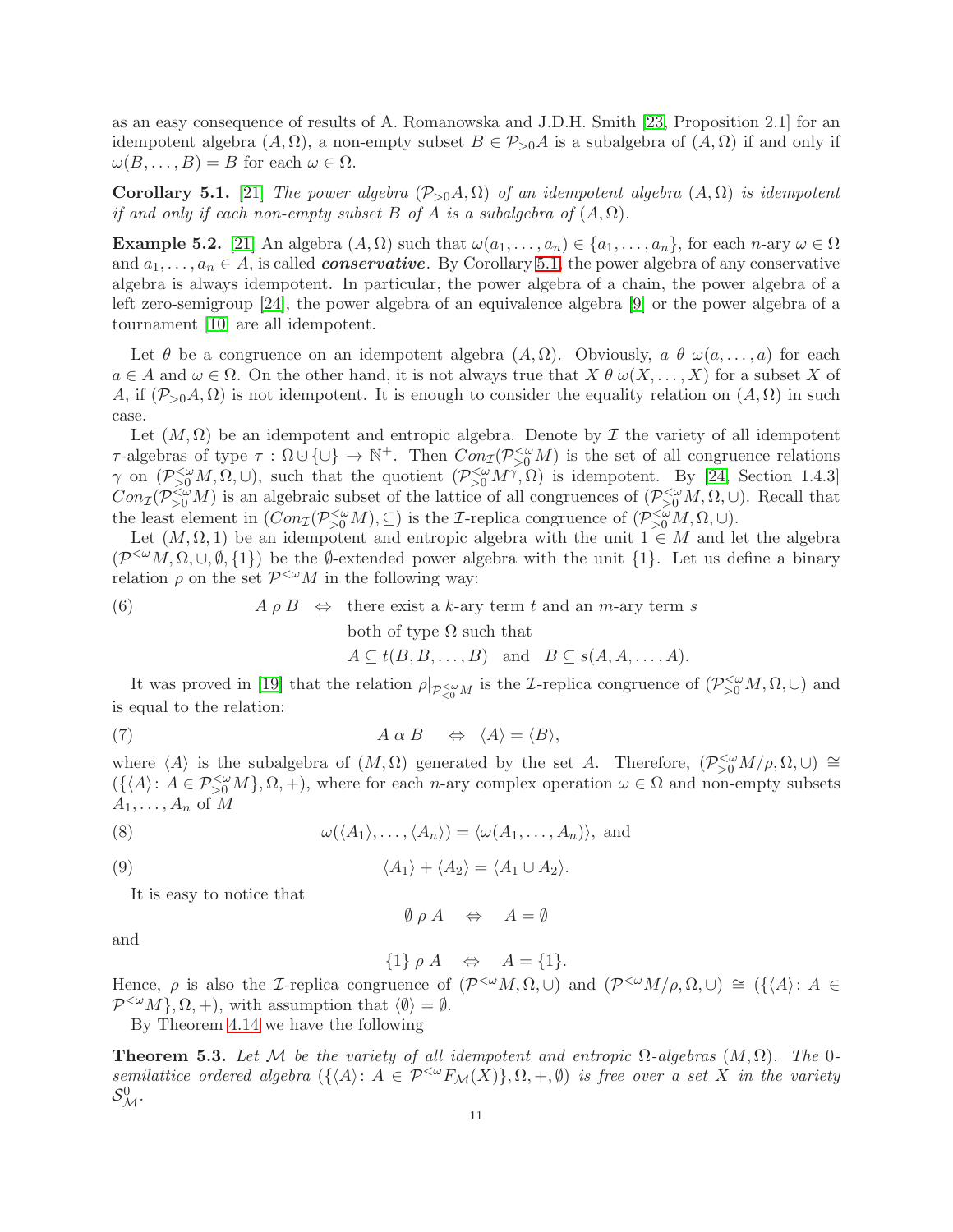Moreover, for any k-ary term t and a subset  $1 \notin S \subset M$ 

$$
\{1\} \cup S \subseteq t(S, \ldots, S) \quad \Leftrightarrow \quad \exists (s_1, \ldots, s_k \in S) \quad 1 = t(s_1, \ldots, s_k).
$$

This shows that for a subset  $\emptyset \neq S \subset M$  such that  $1 \notin S$ 

 ${1} \cup S \rho S \Leftrightarrow$  there exist a k-ary term t of type  $\Omega$  and  $s_1, \ldots, s_k \in S$ such that  $1 = t(s_1, ..., s_k)$ .

**Lemma 5.4.** Let  $(M, \Omega, 1)$  be an idempotent and entropic algebra with the unit  $1 \in M$ . Let us assume that the algebra  $(M, \Omega, 1)$  satisfies the following condition:

<span id="page-11-0"></span>(10)  $\forall (\omega \in \Omega) \; \forall (x_1, \ldots, x_n \in M) \; \omega(x_1, \ldots, x_n) = 1 \Rightarrow \forall (1 \leq i \leq n) \; x_i = 1.$ 

Then  $\rho$  is the *I*-replica congruence of  $(\mathcal{P}_{>0}^{<\omega}M, \Omega, \cup, \{1\})$  and

$$
(\mathcal{P}_{>0}^{\leq \omega} M/\rho,\Omega,\cup, \{1\}) \cong (\{\langle A \rangle\colon 1\notin A \in \mathcal{P}_{>0}^{\leq \omega} M\} \cup \{\langle A \cup \{1\} \rangle\colon A \in \mathcal{P}_{>0}^{\leq \omega} M\} \cup \{1\},\Omega,+,\{1\}).
$$

**Theorem 5.5.** Let  $\mathcal{M}_1$  be the variety of all idempotent and entropic  $\Omega$ -algebras  $(M, \Omega, 1)$  with the unit 1 which satisfy Condition [\(10\)](#page-11-0).

Then the semilattice ordered algebra  $({\{\langle A \rangle: 1 \notin A \in \mathcal{P}_{>0}^{<\omega}F_{\mathcal{M}}(X)\} \cup {\{\langle A \cup \{1\} \rangle: 1 \notin A \in \mathcal{P}_{\mathcal{P}_{\mathcal{N}}(X)\} \cup \{\langle A \cup \{1\} \rangle: 1 \notin A \in \mathcal{P}_{\mathcal{P}_{\mathcal{N}}(X)\} \cup \{\langle A \cup \{1\} \rangle: 1 \notin A \in \mathcal{P}_{\mathcal{P}_{\mathcal{N}}(X)\} \cup \{\langle A$  $\mathcal{P}_{>0}^{\lt \omega} F_{\mathcal{M}}(X) \} \cup \{1\}, \Omega, +, \{1\})$  is free over a set X in the variety  $\mathcal{S}_{\mathcal{M}_1}$ .

<span id="page-11-1"></span>**Corollary 5.6.** Let  $\mathcal{M}_1$  be the variety of all idempotent and entropic  $\Omega$ -algebras  $(M, \Omega, 1)$  with the unit 1 which satisfy Condition [\(10\)](#page-11-0).

Then the 0-semilattice ordered algebra  $({\{\langle A \rangle : 1 \notin A \in \mathcal{P}^{&\omega}F_{\mathcal{M}}(X)\} \cup {\{\langle A \cup \{1\} \rangle : 1 \notin A \in \mathcal{P}^{&\omega}F_{\mathcal{M}}(X)\}\cup \{\langle A \cup \{1\} \rangle : 1 \notin A \in \mathcal{P}^{&\omega}F_{\mathcal{M}}(X)\}$  $\mathcal{P}^{&\omega}F_{\mathcal{M}}(X)\},\Omega,+,\emptyset,\{1\})$  is free over a set X in the variety  $\mathcal{S}^0_{\mathcal{M}_1}$ .

# 5.2. Commutative double idempotent semirings.

**Definition 5.7.** A semiring is an algebra  $(S, \cdot, +)$  such that

- (1)  $(S, \cdot)$  is a semigroup,
- (2)  $(S,+)$  is a commutative semigroup,
- (3) for  $a, b, c \in S$ ,  $a \cdot (b + c) = a \cdot b + a \cdot c$  and  $(b + c) \cdot a = b \cdot a + c \cdot a$ .

A semiring is said to be *commutative* if the semigroup  $(S, \cdot)$  is commutative. A semiring is **ad**ditively  $[multiplicatively, respectively]$  idempotent if the semigroup  $(S,+)$   $[(S, \cdot),$  respectively] is idempotent. Hence, additively idempotent semirings are simply semilattice ordered semigroups.

Remark 5.8. Notice that in the literature of semirings there are several definitions depending on whether the algebra contains an identity and/or a zero element. See e.g. [\[7\]](#page-13-5).

Let  $\mathcal{SG}$  denote the variety of all semigroups. Since associativity is a linear identity, then by Theorem [4.11](#page-8-1) the extended power algebra  $(\mathcal{P}_{>0}^{<\omega} F_{\mathcal{SG}}(X), \cdot, \cup)$  is free over X in the variety  $\mathcal{S}_{\mathcal{SG}}$  of all additively idempotent semirings. The similar description of free additively idempotent semirings, where  $(S, \cdot)$  belongs to a subvariety of  $\mathcal{SG}$ , defined by a set of linear identities, is also true.

On the other hand, idempotency is not a linear identity so the extended power algebra of the free algebra in the variety of all idempotent semigroups (bands) need not be idempotent. In consequence, such algebra is not free algebra in the variety of all additively and multiplicatively idempotent semirings. Double idempotent semirings were called distributive ·-bisemilattices by R. McKenzie and A. Romanowska and studied in [\[15\]](#page-13-13).

If the semigroup  $(S, \cdot)$  is also entropic (*normal band*), i.e. it satisfies for  $a, b, c, d \in S$ 

$$
a \cdot b \cdot c \cdot d = a \cdot c \cdot b \cdot d,
$$

then by Theorem [4.11](#page-8-1) the algebra  $({\{\langle A \rangle: A \in \mathcal{P}_{>0}^{<\omega}F_{\mathcal{NB}}(X)\}, \cdot, +)}$  of all finitely generated subalgebras of free algebra  $F_{\mathcal{N}\mathcal{B}}(X)$  in the variety  $\mathcal{N}\mathcal{B}$  of all normal bands, is free in the variety of double idempotent semirings with entropic multiplication reduct. This result coincides with a construction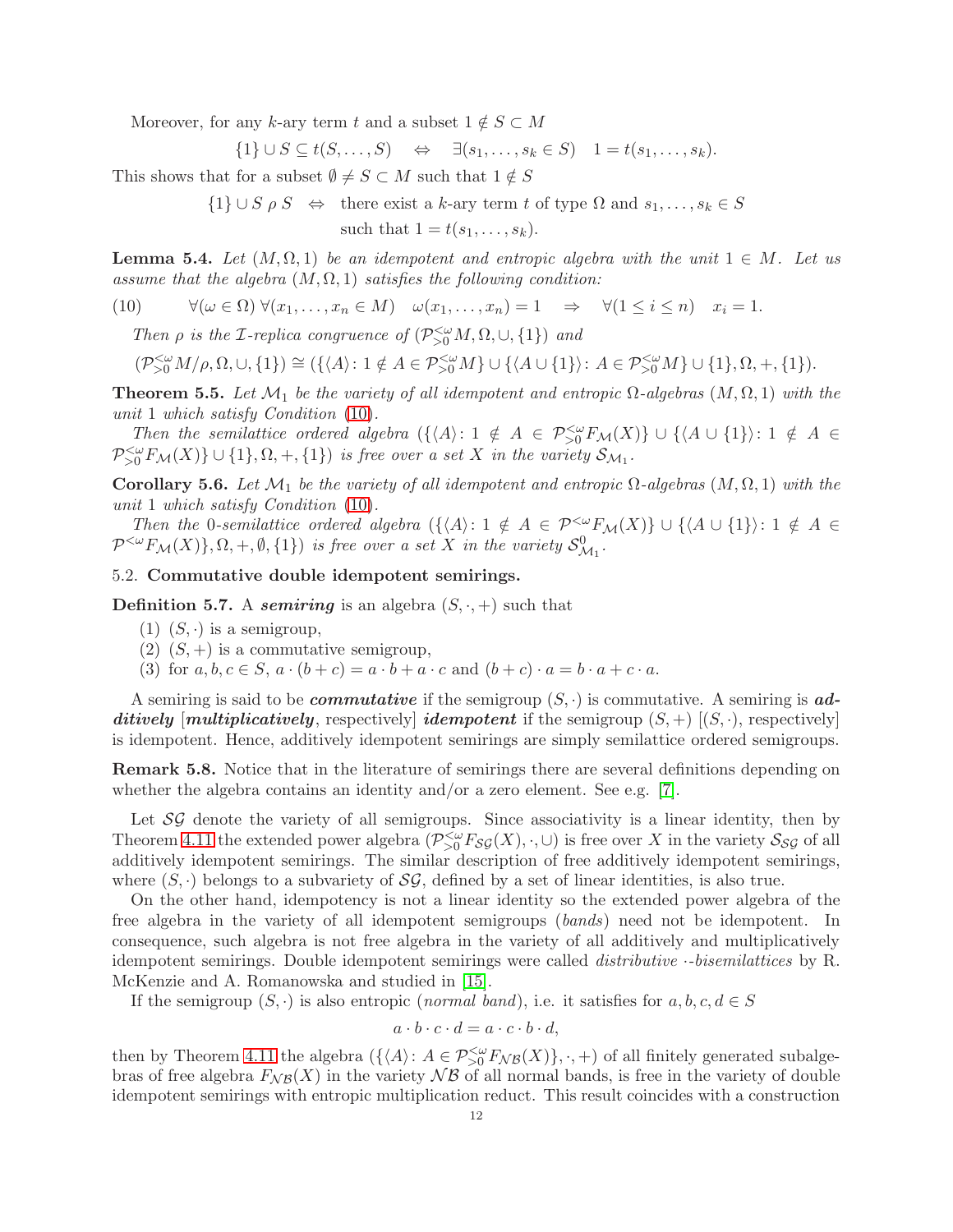given by Zhao in [\[27\]](#page-13-6) where he applied so called closed subsets, since each non-empty subset of a normal band is closed if and only if it is a subband.

Quite recently Chajda and Langer [\[3\]](#page-13-4) investigated commutative double idempotent semirings  $(S, \cdot, +, 0, 1)$  with two constants 0 and 1, such that  $(S, +, 0)$  and  $(S, \cdot, 1)$  are semilattices with the least element 0 and the greatest element 1, respectively, and for each  $x \in S$ ,

$$
x \cdot 0 = 0 \cdot x = 0.
$$

Clearly, such semirings are exactly 0-semilattice ordered semilattices with a unit 1. In particular, Chajda and Langer described free algebras in the variety  $\mathcal Z$  of all commutative double idempotent semirings with two constants. Since commutative semigroups are trivially entropic some results in [\[3\]](#page-13-4) immediately follows by general ones.

Let  $\mathcal{SL}_1$  be the variety of all semilattices with a unit 1 and let  $(F_{\mathcal{SL}}(X), \cdot)$  be the free semilattice in  $\mathcal{SL}$  generated by a set X. Obviously, Condition [\(10\)](#page-11-0) is satisfied in any idempotent monoid, so by Corollary [5.6](#page-11-1) we obtain:

<span id="page-12-2"></span>**Theorem 5.9.** The 0-semilattice ordered algebra  $({\{\langle A \rangle : 1 \notin A \in \mathcal{P}^{\leq \omega}F_{\mathcal{SL}}(X)\} \cup {\{\langle A \rangle \cup \{1\} : 1 \notin \mathcal{A} \cup \{1\} \cup \{\langle A \rangle \cup \{1\} \cup \{\langle A \rangle \cup \{1\} \cup \{\langle A \rangle \cup \{\langle A \rangle \cup \{\langle A \rangle \cup \{\langle A \rangle \cup \{\langle A \rangle \cup \{\langle A \rangle \cup \{\langle A \rangle \cup \{\langle A \rangle \cup \{\$  $A \in \mathcal{P}^{<\omega} F_{\mathcal{SL}}(X)\}, \cdot, +, \emptyset, \{1\})$  is free over a set X in the variety  $\mathcal{Z} = \mathcal{S}_{\mathcal{SL}_1}^0$ .

Therefore, directly by Disjunctive Form Lemma [3.6](#page-4-0) every term  $t(x_1, \ldots, x_n) \in F_{S^0_{SL_1}}(X)$  is a sum of some products of variables  $x_1, \ldots, x_n$  (see [\[3,](#page-13-4) Lemma 4]).

Further, it is well known that free algebra generated by X in the variety  $\mathcal{SL}_0$  is isomorphic to the semilattice  $(\mathcal{P}X,\cup)$  of all subsets of X. Then the number of different *n*-ary terms in  $F_{\mathcal{S}_{\mathcal{S}\mathcal{L}_1}^0}(X)$ is less or equal to  $2^{2^n}$  (see [\[3,](#page-13-4) Corollary 5]). Locally finitness of  $\mathcal{Z} = F_{\mathcal{S}_{SL_1}^0}(X)$  follows also by Theorem [3.14.](#page-6-1)

If X is a finite set, then by Theorem [5.9](#page-12-2) the cardinality of  $F_{S_{SL_1}^0}(X)$  is equal double cardinality of the set of all subalgebras of the free algebra in the variety  $\mathcal{SL}$  including the empty set:

$$
|F_{\mathcal{S}_{\mathcal{S}_{\mathcal{L}_{1}}}^{0}}(X)| = 2|\{(A, \cdot) \colon (A, \cdot) \leq F_{\mathcal{S}_{\mathcal{L}}}(X)\}|.
$$

In particular, for  $X = \emptyset$  there are only one subalgebra of  $F_{\mathcal{SL}}(\emptyset)$ : the empty set. Then  $F_{\mathcal{S}_{\mathcal{SL}_1}^0}(\emptyset) \cong$  $(\{\emptyset, \{1\}\}, \cdot, \cup, \emptyset, \{1\})$ . Further, for  $X = \{x\}$  we obtain

$$
F_{\mathcal{S}_{\mathcal{S}_{\mathcal{L}_{1}}}^{0}}(\{x\}) \cong (\{\emptyset, \{x\}, \{1\}, \{x, 1\}\}, \cdot, \cup, \emptyset, \{1\}).
$$

For  $X = \{x, y\}$ , the free semilattice  $F_{\mathcal{SL}}(X)$  on two generators has three elements:  $x, y, xy$ and 7 subalgebras (including the empty set):  $\emptyset$ ,  $\{x\}$ ,  $\{y\}$ ,  $\{xy\}$ ,  $\{x, xy\}$ ,  $\{y, xy\}$ . Hence  $|F_{\mathcal{S}_{\mathcal{SL}_1}^0}(\{x,y\})|=14.$ 

Referring to the notion introduced in [\[3\]](#page-13-4) we say that a subset A of  $F_{\mathcal{SL}}(X)$  is **reduced** if

$$
\forall (a \in A) \ \forall (k \in \mathbb{N}^+) \ \forall (b_1, \dots, b_k \in A \setminus \{a\}) \quad a \neq b_1 \cdots b_k.
$$

It is evident that for each finitely generated subalgebra  $(C, \cdot)$  of  $F_{\mathcal{SL}}(X)$  there exists exactly one finite reduced subset  $A_r \subseteq F_{\mathcal{SL}}(X)$  such that  $(C, \cdot) = \langle A_r \rangle$ . Hence, the cardinality of the free algebra  $F_{\mathcal{S}_{\mathcal{S}\mathcal{L}}}(X)$  in the variety  $\mathcal{S}_{\mathcal{S}\mathcal{L}}$  of all semilattice ordered semilattices is equal to cardinality of all reduced subsets of  $F_{\mathcal{SL}}(X)$ . This implies that the cardinality of  $F_{\mathcal{S}_{\mathcal{SL}_1}^0}(X)$  is equal double cardinality of the set of all reduced subsets of  $F_{\mathcal{SL}}(X)$  including empty set.

#### **REFERENCES**

- <span id="page-12-0"></span>[1] N. Alpay, P. Jipsen, *Commutative Doubly-Idempotent Semirings Determined by Chains and by Preorder Forests*, in: Fahrenberg U., Jipsen P., Winter M. (eds) Relational and Algebraic Methods in Computer Science RAMiCS 2020, Lecture Notes in Computer Science, vol 12062, Springer, Cham (2020).
- <span id="page-12-1"></span>[2] S. L. Bloom, *Varieties of ordered algebras*, J. Comput. Syst. Sci. 13 (1976) 200–212.